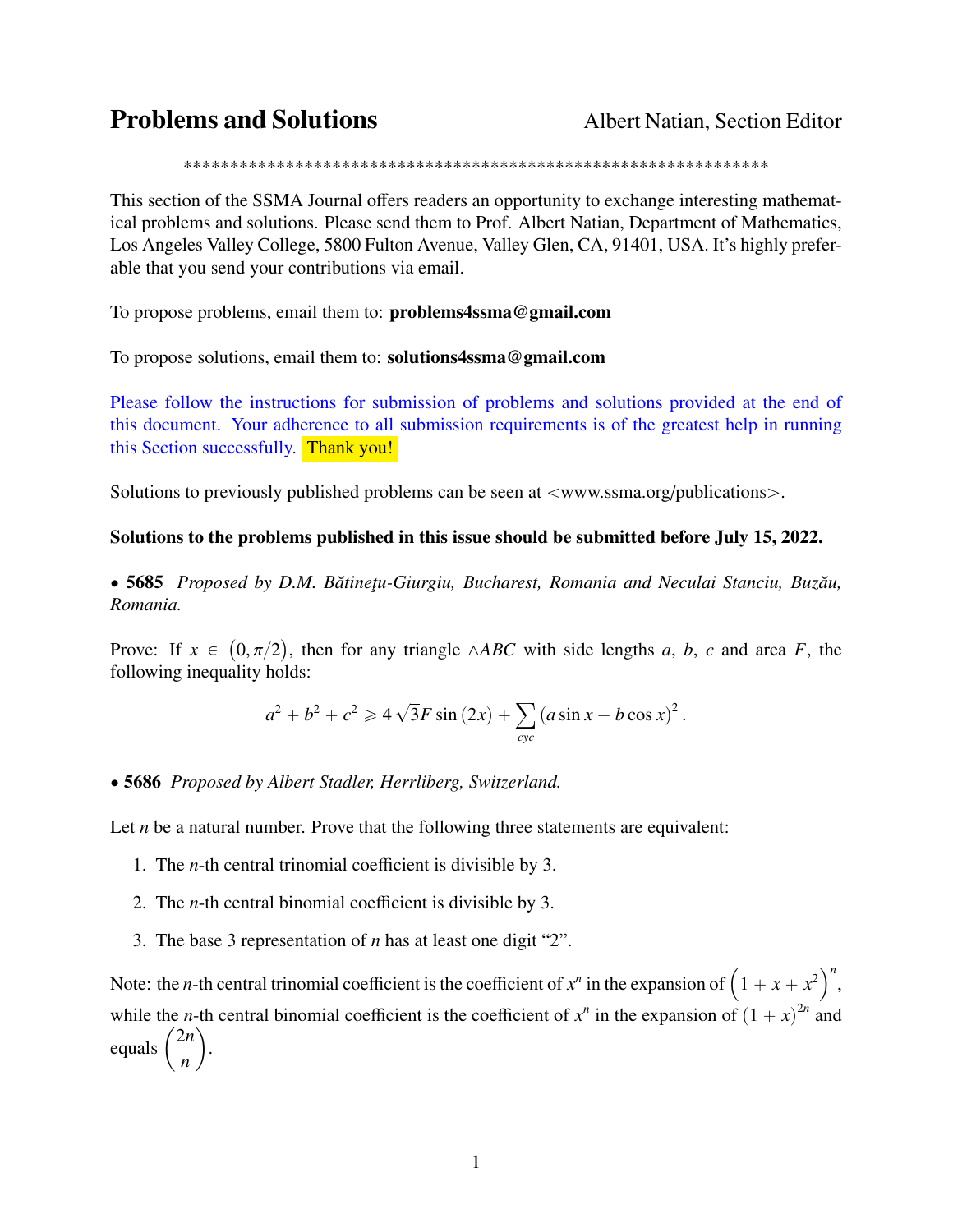' 5687 *Proposed by Daniel Sitaru, National Economic College "Theodor Costescu" Drobeta Turnu - Severin, Romania.*

Find complex numbers *u*, *v* such that:

$$
\begin{cases}\n\frac{|u|^2}{3} + \frac{|v|^2}{4} = \frac{|u + v|^2}{7} \\
8u + v = 7 + 7i\n\end{cases}
$$

' 5688 *Proposed by Kenneth Korbin, New York, NY.*

Three convex hexagons with integer side lengths are all inscribed in the same circle. The hexagons have perimeters  $p$ ,  $p + 1$  and  $p + 2$ . Find the lengths of the sides of each hexagon.

' 5689 *Proposed by Rafael Jakimczuk, Universidad National de Lujá, Buenos Aires, Argentina.*

Let  $(F_n)_{n \geq 1}$  denote the Fibonacci sequence defined by the recursion  $F_n = F_{n-1} + F_{n-2}$  with  $F_1 = F_2 = 1$ . Find  $\lim_{n \to \infty} P_n$  where the sequence  $(P_n)_{n \geq 1}$  is defined by

$$
P_n := \prod_{k=1}^n \left(1 + \frac{1}{nF_k}\right)^{F_{k+1}}
$$

' 5690 *Proposed by Toyesh Prakash Sharma (Student) St. C.F. Andrews School, Agra, India.*

Find the value of

$$
\int_0^{1/\sqrt{2}} \sin^{-1}\left(\cos\left(\sin^{-1}x\right)\right)dx - \int_{\pi/4}^{\pi/2} \sin\left(\cos^{-1}\left(\sin x\right)\right)dx.
$$

# *Solutions*

*to Formerly Published Problems*

' 5667 *Proposed by Albert Stadler, Herrilberg, Switzerland.*

Prove with at most 10 function evaluations that

$$
4 \cdot 10^{-89} < \prod_{k=1}^{89} \tan^2 \left( \frac{k\pi}{360} \right) < 5 \cdot 10^{-89}.
$$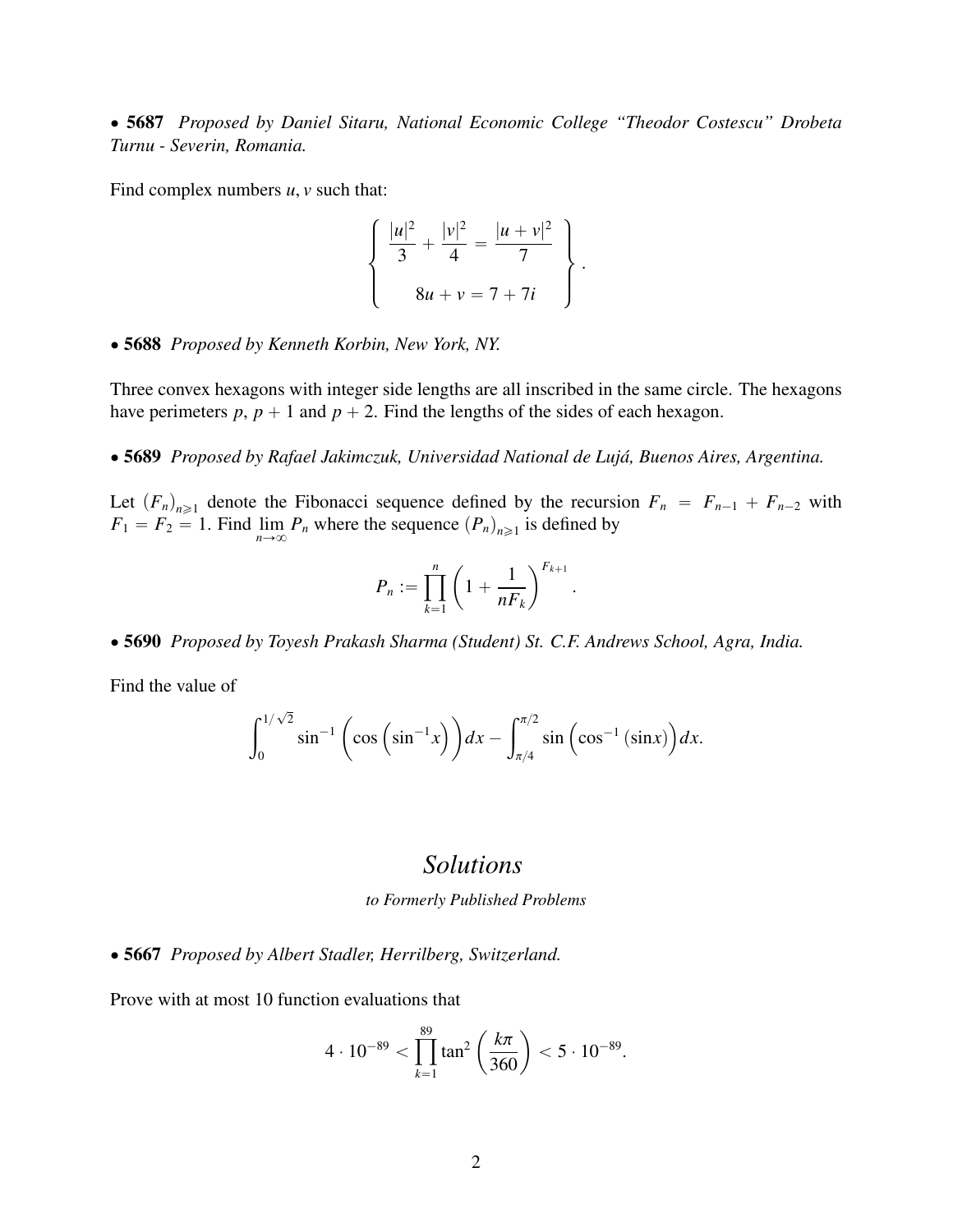# Solution by the proposer.

We will prove that

$$
\prod_{k=1}^{n} \tan\left(\frac{k\pi}{4n}\right) = 2e^{-\frac{4G}{\pi}n} \sqrt{2n}e^{\frac{\pi}{24n} + \theta \frac{\zeta(3)}{32m^2}} \tag{1}
$$

where *G* is Catalan's constant and  $\theta$  is a real number satisfying  $|\theta| \le 1$ . We square (1) and set  $n = 90$ . We get ˆ ˆ

$$
\prod_{k=1}^{89} \tan^2\left(\frac{k\pi}{360}\right) = \prod_{k=1}^{90} \tan^2\left(\frac{k\pi}{360}\right) = 720e^{-\frac{720G}{\pi} + \frac{\pi}{1080} + \theta \frac{\zeta(3)}{129600\pi}}.
$$

This approximation shows that  $\prod_{n=1}^{\infty}$  $k=1$  $tan<sup>2</sup>$  $\left(\frac{k\pi}{360}\right)$ lies in the interval "

$$
\left[4.895808916773337\times10^{-89},4.89583782529551\times10^{-89}\right].
$$

Let's turn to the proof of (1). Let  $n \ge 2$  be an integer. Then

$$
\prod_{k=1}^{n-1} \left( 2\sin\left(x + \frac{k\pi}{n}\right) \right) = \prod_{k=1}^{n-1} \left( (-i) \left( e^{ix + \frac{\pi i k}{n}} - e^{-ix - \frac{\pi i k}{n}} \right) \right) =
$$
\n
$$
= (-i)^{n-1} e^{i(n-1)x + \sum_{k=1}^{n-1} \frac{\pi i k}{n}} \prod_{k=1}^{n-1} \left( 1 - e^{-2ix - \frac{2\pi i k}{n}} \right) =
$$
\n
$$
= (-i)^{n-1} e^{\frac{\pi i (n-1)}{2}} \frac{1 - e^{-2ix}}{1 - e^{-2ix}} = \frac{\sin(nx)}{\sin x}.
$$

In particular, letting *x* tend to 0,

$$
\prod_{k=1}^{n-1} \sin\left(\frac{k\pi}{n}\right) = \frac{n}{2^{n-1}}.
$$

Clearly,  $sin(x) = sin(\pi - x)$ . So

$$
\prod_{k=1}^{n-1} \sin\left(\frac{k\pi}{n}\right) = \prod_{k=1}^{\left[\frac{n-1}{2}\right]} \sin^2\left(\frac{k\pi}{n}\right) = \frac{n}{2^{n-1}}
$$

which implies

$$
\prod_{k=1}^{\left[\frac{n-1}{2}\right]} \sin\left(\frac{k\pi}{n}\right) = \sqrt{\frac{n}{2^{n-1}}}.
$$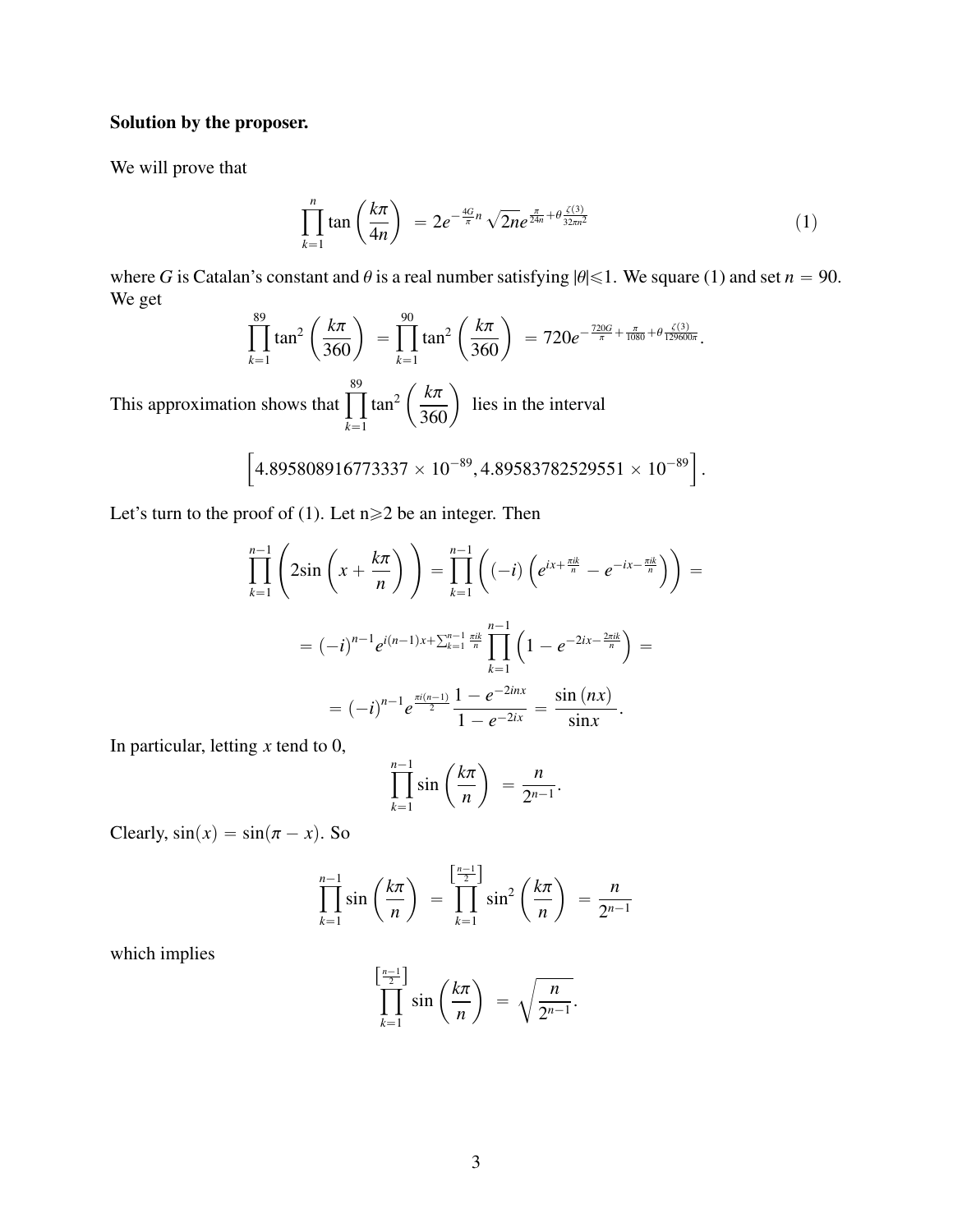Hence, using the identity  $2\sin(x)\cos(x) = \sin(2x)$ ,

$$
\prod_{k=1}^{n} \tan\left(\frac{k\pi}{4n}\right) = \prod_{k=1}^{n} \sin\left(\frac{k\pi}{4n}\right) \cos\left(\frac{k\pi}{4n}\right) \prod_{k=1}^{n} \frac{1}{\cos^2\left(\frac{k\pi}{4n}\right)}
$$

$$
= \frac{1}{2^n} \prod_{k=1}^{n} \sin\left(\frac{k\pi}{2n}\right) \prod_{k=1}^{n} \frac{1}{\cos^2\left(\frac{k\pi}{4n}\right)}
$$

$$
= \frac{1}{2^n} \sqrt{\frac{2n}{2^{2n-1}}} \prod_{k=1}^{n} \frac{1}{\cos^2\left(\frac{k\pi}{4n}\right)}
$$

$$
= \frac{2\sqrt{n}}{4^n} \prod_{k=1}^{n} \frac{1}{\cos^2\left(\frac{k\pi}{4n}\right)}.
$$

Clearly,

$$
\prod_{k=1}^{n} \frac{1}{\cos^2\left(\frac{k\pi}{4n}\right)} = \exp\left(-2\sum_{k=1}^{n} \log\cos\left(\frac{k\pi}{4n}\right)\right).
$$

We estimate  $\sum_{n=1}^n$  $k=1$  $\log \left( \cos \left( \frac{k\pi}{4n} \right) \right)$ by means of the Euler-Maclaurin summation formula. Put ˙

$$
f(x) = \log \cos \left(\frac{\pi x}{4n}\right)
$$

and note that f(0)=0. Then (e.g., see https://en.wikipedia.org/wiki/Euler%E2%80%93Maclaurin\_formula)

$$
\sum_{j=0}^{n} f(j) = \int_{0}^{n} f(x) dx + \frac{1}{2} f(n) + \frac{1}{12} (f'(n) - f'(0)) + R_3,
$$

where

$$
|R_3| \leqslant \frac{\zeta(3)}{4\pi^3} \int_0^n \left| f^{(3)}\left(x\right) \right| dx
$$

and  $\zeta(3) =$  $\infty$  $n=1$ 1  $\frac{1}{n^3}$  is Riemann's zeta function evaluated at 3. We have

$$
f'(x) = -\frac{\pi}{4n} \tan\left(\frac{\pi x}{4n}\right), \ f''(x) = -\frac{\pi^2}{16n^2} \cdot \frac{1}{\cos^2\left(\frac{\pi x}{4n}\right)}, \ f'''(x) = -\frac{\pi^3}{32n^3} \cdot \frac{1}{\cos^2\left(\frac{\pi x}{4n}\right)} \cdot \tan\left(\frac{\pi x}{4n}\right).
$$

Let *G* be Catalan's constant. It is known (e.g., see https://en.wikipedia.org/wiki/Catalan%27s\_constant) that  $\int_0^{\frac{\pi}{4}}$ 

$$
G = -\int_0^{\frac{\pi}{4}} \log (\tan y) dy = -\int_0^{\frac{\pi}{4}} \log (\sin y) dy + \int_0^{\frac{\pi}{4}} \log (\cos y) dy =
$$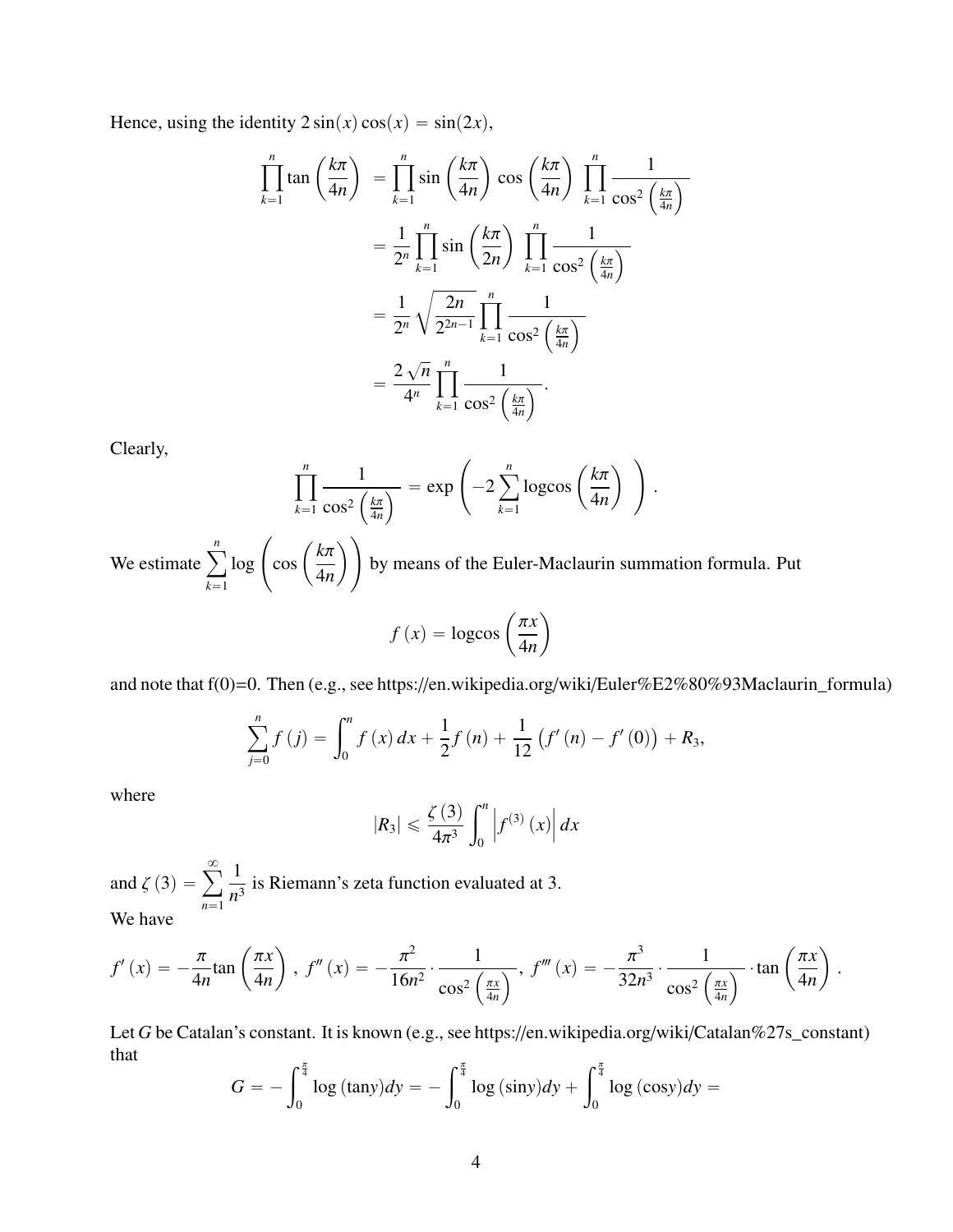$$
= -\int_0^{\frac{\pi}{2}} \log{(\sin y)} dy + \int_{\frac{\pi}{4}}^{\frac{\pi}{2}} \log{(\sin y)} dy + \int_0^{\frac{\pi}{4}} \log{(\cos y)} dy = \frac{\pi}{2} \log 2 + 2 \int_0^{\frac{\pi}{4}} \log{(\cos y)} dy.
$$

Hence

$$
\int_0^n \log \left( \cos \left( \frac{\pi x}{4n} \right) \right) dx \stackrel{y = \frac{\pi x}{4n}}{=} \frac{4n}{\pi} \int_0^{\frac{\pi}{4}} \log \left( \cos \left( y \right) \right) dy = \frac{2Gn}{\pi} - n \log 2.
$$

We conclude that there is a constant  $\theta$ ,  $|\theta| \le 1$ , such that

$$
\sum_{j=0}^{n} \log \left( \cos \left( \frac{\pi j}{4n} \right) \right) = \frac{2Gn}{\pi} - n \log 2 + \frac{1}{2} \log \left( \cos \left( \frac{\pi n}{4n} \right) \right) + \frac{1}{12} \left( -\frac{\pi}{4n} \tan \left( \frac{\pi n}{4n} \right) \right) + \theta R_3 =
$$

$$
= \frac{2Gn}{\pi} - n \log 2 - \frac{1}{4} \log 2 - \frac{\pi}{48n} + \theta \frac{\zeta(3)}{4\pi^3} \left( \frac{\pi^2}{16n^2} \frac{1}{\cos^2 \left( \frac{\pi n}{4n} \right)} - \frac{\pi^2}{16n^2} \right) =
$$

$$
= \frac{2Gn}{\pi} - \left( n + \frac{1}{4} \right) \log 2 - \frac{\pi}{48n} + \theta \frac{\zeta(3)}{64\pi n^2}.
$$

Hence

$$
\prod_{k=1}^{n} \frac{1}{\cos^2\left(\frac{k\pi}{4n}\right)} = \exp\left(-2\sum_{k=1}^{n} \log\left(\cos\left(\frac{k\pi}{4n}\right)\right)\right)
$$

$$
= \exp\left(-2\left(\frac{2Gn}{\pi} - \left(n + \frac{1}{4}\right)\log 2 - \frac{\pi}{48n} + \theta\frac{\zeta(3)}{64\pi n^2}\right)\right)
$$

and

$$
\prod_{k=1}^{n} \tan\left(\frac{k\pi}{4n}\right) = \frac{2\sqrt{n}}{4^n} \prod_{k=1}^{n} \frac{1}{\cos^2\left(\frac{k\pi}{4n}\right)} = 2e^{-\frac{4G}{\pi}n} \sqrt{2n}e^{\frac{\pi}{24n} + \theta \frac{\zeta(3)}{32m^2}}
$$

which is (1).

' 5668 *Proposed by Ovidiu-Gabriel Dinu, Technological High School, Petrache Poenaru, Balce¸sti, ˇ Vâlcea , România.*

Prove that for *x* and *t* in [0, 1] and for any integer  $k \ge 2$ :

$$
\left|e^{-x^{2k}}-\int_0^1e^{-t^{2k}}dt\right|\leq 2k\left(\sqrt[2k]{\frac{2k-1}{2k}}\right)^{2k-1}e^{-\frac{2k-1}{2k}}.
$$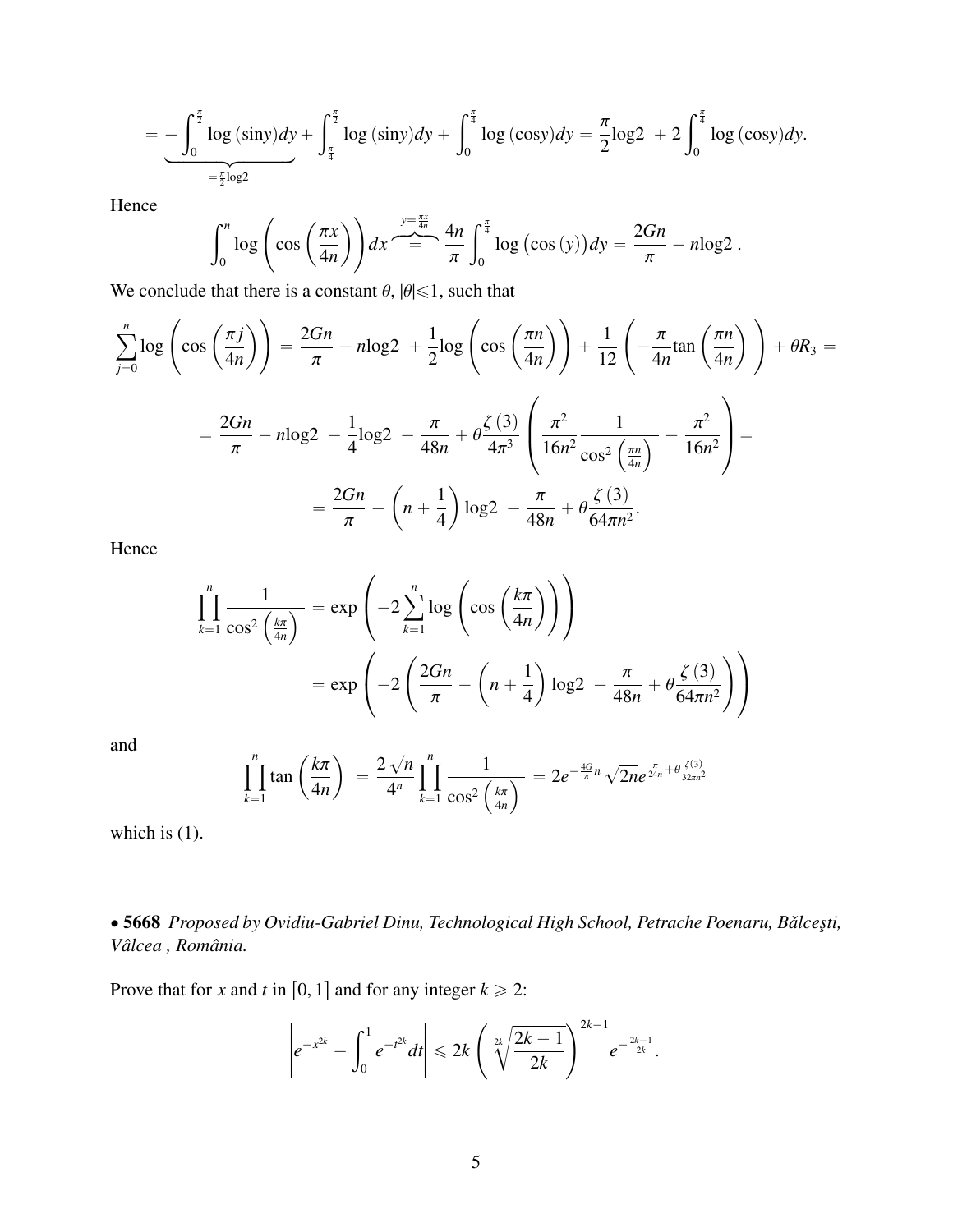#### Solution 1 by Michel Bataille, Rouen, France.

Let  $x \in [0, 1]$  and for  $t \in [0, 1]$ , let  $f(t) = e^{-t^{2k}}$ . First, we have ˇ ˇ ˇ ˇ

$$
\left| e^{-x^{2k}} - \int_0^1 e^{-t^{2k}} dt \right| = \left| \int_0^1 (f(x) - f(t)) dt \right| \leq \int_0^1 |f(x) - f(t)| dt \tag{1}
$$

and, second, from the Mean Value Theorem,  $f(x) - f(t) = (x - t)f'(\theta)$  for some  $\theta$  between *x* and *t* so that *t* so that

$$
\left|f(x) - f(t)\right| \leqslant |x - t||f'(\theta)| \leqslant |f'(\theta)|.
$$
\n(2)

A simple calculation gives  $|f'(\theta)| = 2kg(\theta)$  where *g* is the function defined by  $g(t) = t^{2k-1}e^{-t^{2k}}$ .<br>We readily obtain We readily obtain

$$
g'(t) = t^{2k-2}e^{-t^{2k}}(2k-1-2kt^{2k})
$$

and deduce that for  $t \in [0, 1]$ ,

$$
0 \leqslant g(t) \leqslant g\left(\sqrt[2k]{\frac{2k-1}{2k}}\right) = \left(\sqrt[2k]{\frac{2k-1}{2k}}\right)^{2k-1} e^{-\frac{2k-1}{2k}}.
$$

Thus

$$
|f'(\theta)| \leq 2k \left(\sqrt[2k]{\frac{2k-1}{2k}}\right)^{2k-1} e^{-\frac{2k-1}{2k}}
$$
 (3)

and combining  $(1)$ ,  $(2)$  and  $(3)$ , the required inequality immediately follows.

### Solution 2 by Albert Stadler, Herrliberg, Switzerland.

We note that for any (real)  $k \ge 1$ 

$$
1 \geq \int_0^1 e^{-t^{2k}} dt = \sum_{j=0}^\infty \frac{(-1)^j}{j!} \int_0^1 t^{2jk} dt = \sum_{j=0}^\infty \frac{(-1)^j}{j! (2jk+1)} \geq 1 - \frac{1}{2k+1} \geq \frac{1}{e}.
$$

Clearly, if  $k \ge 1$ ,  $x \in [0,1]$ ,  $a \in [1/e,1]$  then

$$
\left|e^{-x^{2k}}-a\right| \le \max\left(1-a, a-\frac{1}{e}\right) \le 1-\frac{1}{e} \approx 0.6321205588285577,
$$

since  $e^{-x^2k}$  assumes only values in the interval [1/e,1]. It is therefore sufficient to prove that  $\mathbb{Z}^2$ 

$$
2k\left(\sqrt[2k]{\frac{2k-1}{2k}}\right)^{2k-1}e^{-\frac{2k-1}{2k}} \ge \sqrt{2}e^{-\frac{1}{2}} \approx 0.8577638849607069\tag{1}
$$

for  $k \ge 1$ . Indeed, if

$$
f(x) := 2x \left( \sqrt[2x]{\frac{2x-1}{2x}} \right)^{2x-1} e^{-\frac{2x-1}{2x}} = \exp \left( \ln (2x) + \left( 1 - \frac{1}{2x} \right) \left( \ln \left( 1 - \frac{1}{2x} \right) - 1 \right) \right)
$$

¨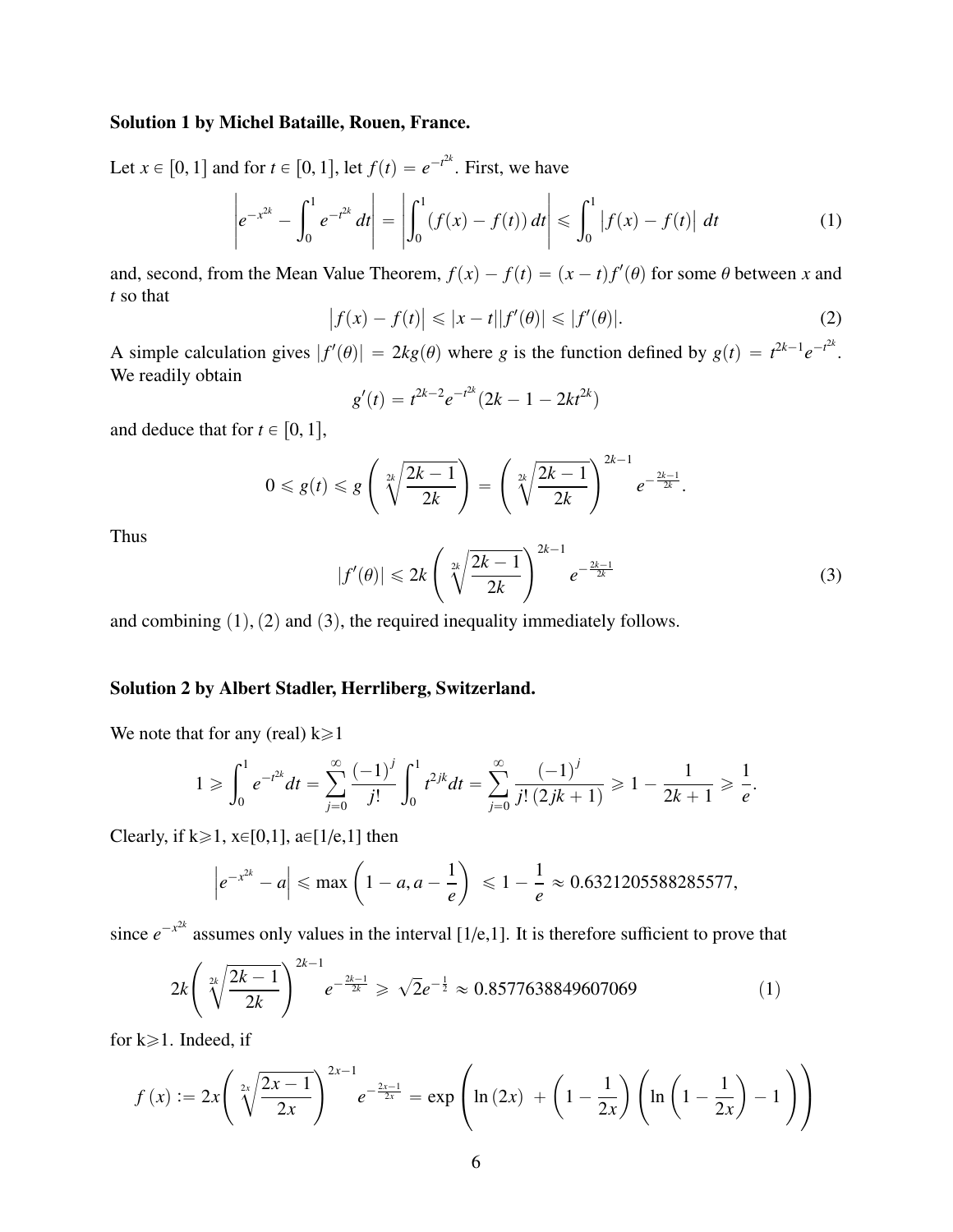then

$$
f(1) = \sqrt{2}e^{-\frac{1}{2}}
$$
 and  $\frac{f'(x)}{f(x)} = \frac{1}{x} + \frac{1}{2x^2} \ln\left(1 - \frac{1}{2x}\right) \ge 0$ 

for  $x \ge 1$ . This proves (1).

Note that the last inequality is equivalent to -y ln(1-y)  $\leq 1$  for  $0 \leq y \leq \frac{1}{2}$  which is true, since

$$
-y\ln(1-y) = \sum_{k=1}^{\infty} \frac{y^{k+1}}{k} \le \sum_{k=1}^{\infty} \left(\frac{1}{2}\right)^{k+1} = \frac{1}{2}.
$$

### Also solved by the proposer.

• 5669 Proposed by Raluca Maria Caraion, Călărași, Romania and Florică Anastase, Lehliu-Gară, Romania.

Suppose *a* is a real number. Find:

$$
\Omega = \lim_{p \to \infty} \frac{1}{p^a} \cdot \sum_{m=1}^p \sum_{n=1}^m \sum_{k=1}^n \frac{k^2}{2k^2 - 2nk + n^2}.
$$

# Solution 1 by Brian Bradie, Christopher Newport University, Newport News, VA.

With

$$
\sum_{k=1}^{n} \frac{k^2}{2k^2 - 2kn + n^2} = \sum_{k=0}^{n} \frac{k^2}{k^2 + (n-k)^2} = \sum_{k=0}^{n} \frac{(n-k)^2}{k^2 + (n-k)^2},
$$

it follows that

$$
\sum_{k=1}^{n} \frac{k^2}{2k^2 - 2kn + n^2} = \frac{1}{2} \sum_{k=0}^{n} \frac{k^2 + (n-k)^2}{k^2 + (n-k)^2} = \frac{n+1}{2}.
$$

Then

$$
\sum_{n=1}^{m} \sum_{k=1}^{n} \frac{k^2}{2k^2 - 2nk + n^2} = \frac{1}{2} \sum_{n=1}^{m} (n+1) = \frac{1}{2} \left( \frac{m(m+1)}{2} + m \right) = \frac{m(m+3)}{4},
$$

and

$$
\sum_{m=1}^{p} \sum_{n=1}^{m} \sum_{k=1}^{n} \frac{k^2}{2k^2 - 2nk + n^2} = \frac{1}{4} \sum_{m=1}^{p} (m^2 + 3m)
$$
  
= 
$$
\frac{1}{4} \left( \frac{p(p+1)(2p+1)}{6} + \frac{3p(p+1)}{2} \right)
$$
  
= 
$$
\frac{p(p+1)(p+5)}{12}.
$$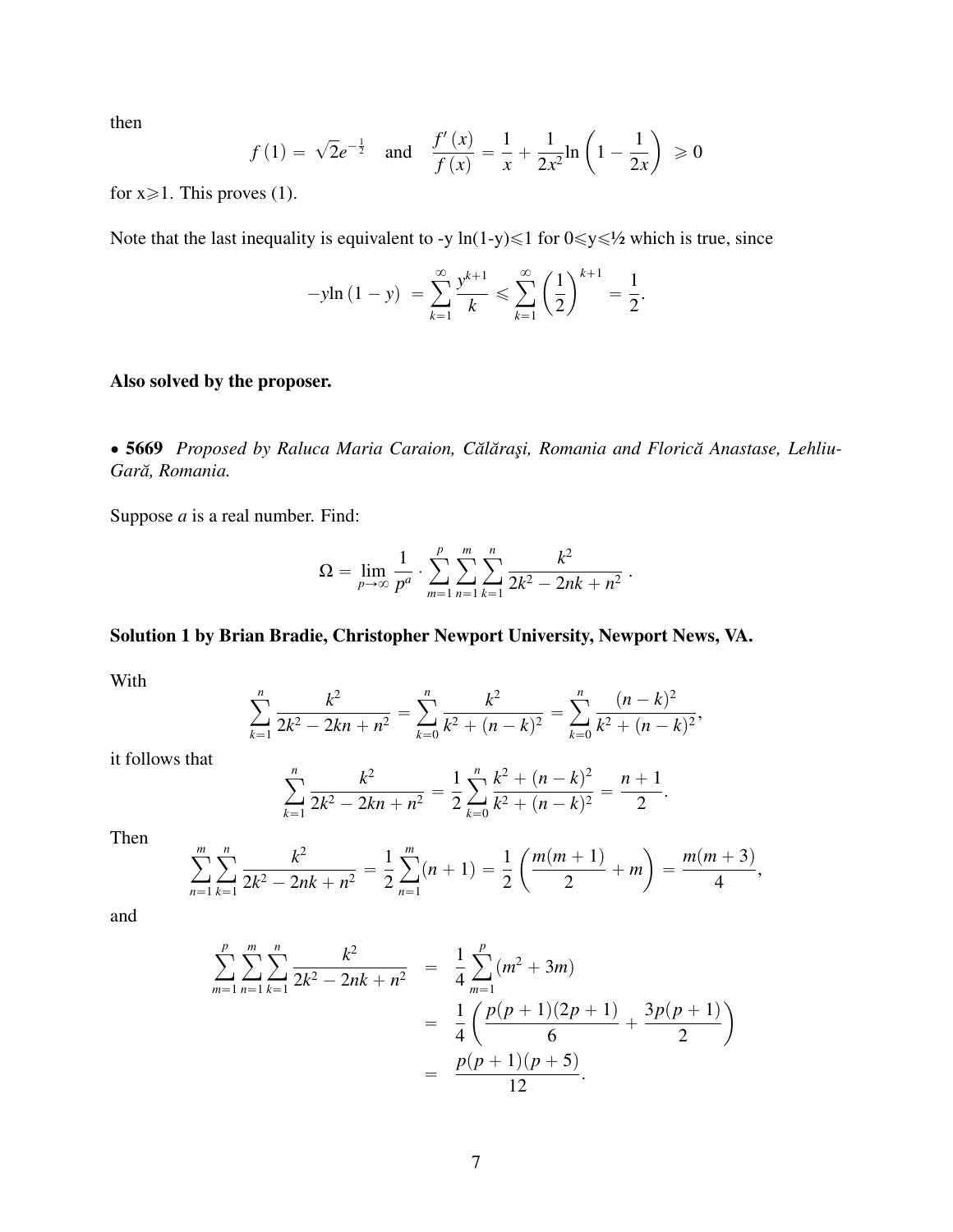Finally,

$$
\Omega = \lim_{p \to \infty} \frac{1}{p^a} \cdot \sum_{m=1}^p \sum_{n=1}^m \sum_{k=1}^n \frac{k^2}{2k^2 - 2nk + n^2} = \begin{cases} 0 & \text{if } a > 3 \\ 1/12 & \text{if } a = 3 \\ \infty & \text{if } a < 3 \end{cases}.
$$

# Solution 2 by Moti Levy, Rehovot, Israel.

$$
\frac{k^2}{2k^2 - 2nk + n^2} = \frac{1}{2} \left( 1 + \frac{2kn - n^2}{2k^2 - 2kn + n^2} \right)
$$

Let

$$
a_k := \frac{2kn - n^2}{2k^2 - 2kn + n^2}.
$$

One can check that

$$
a_{n-k}=-a_k,
$$

hence

$$
\sum_{k=1}^{n-1} a_k = 0.
$$
  

$$
\sum_{k=1}^{n} a_k = a_n + \sum_{k=1}^{n-1} a_k = 1 + \sum_{k=1}^{n-1} a_k = 1.
$$

If follows that

$$
\sum_{k=1}^{n} \frac{k^2}{2k^2 - 2nk + n^2} = \frac{1}{2} \sum_{k=1}^{n} (1 + a_k) = \frac{n+1}{2}.
$$

$$
\sum_{m=1}^{p} \sum_{n=1}^{m} \sum_{k=1}^{n} \frac{k^{2}}{2k^{2} - 2nk + n^{2}} = \sum_{m=1}^{p} \sum_{n=1}^{m} \frac{n+1}{2} = \frac{1}{4} \sum_{m=1}^{p} m(m+3)
$$

$$
= \frac{1}{12} p (p+1) (p+5).
$$

$$
\Omega = \frac{1}{12} \lim_{p \to \infty} \frac{p (p+1) (p+5)}{p^{a}} = \begin{cases} 0 & \text{if } a > 3\\ 1/12 & \text{if } a = 3\\ \infty & \text{if } a < 3 \end{cases}.
$$

# Solution 3 by Péter Fülöp, Gyömrő, Hungary.

1. Let's start with the inside sum: 
$$
S_n = \sum_{k=1}^n \frac{k^2}{2k^2 - 2nk + n^2}
$$

We can realize that  $S_n = 1 +$  $n-1$  $k=1$ *k* 2  $\sum_{k=1}^{\infty} (n-k)^2 + k^2$  $S_{n-1}$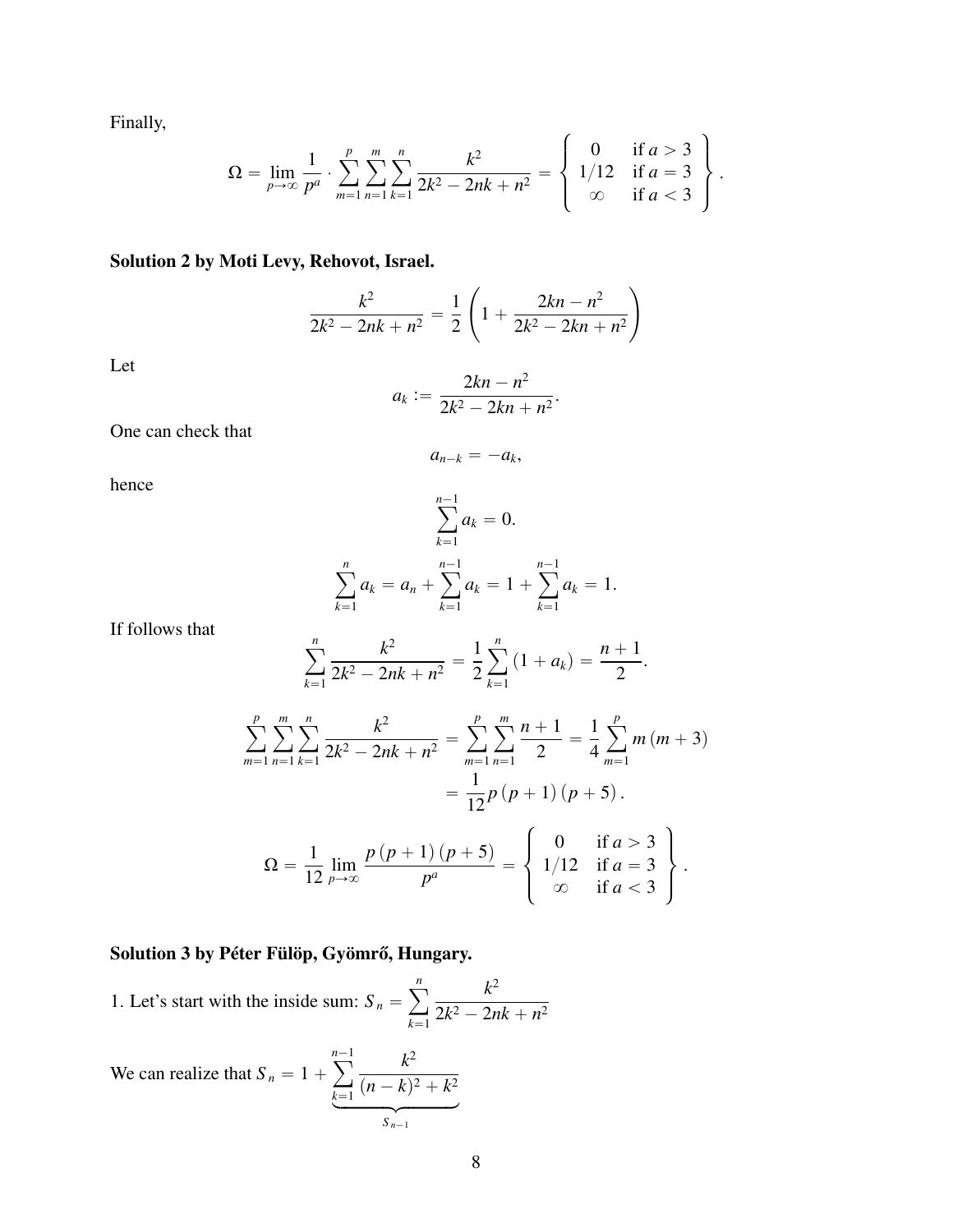and that  $\sum_{i=1}^{n}$  $k=n-1$  $(n - k)^2$  $\frac{(n-k)^2 + k^2}{(n-k)^2 + k^2}$  sum equals to  $S_{n-1}$ 

So 
$$
2S_{n-1} = \sum_{k=n-1}^{1} \frac{(n-k)^2}{(n-k)^2 + k^2} + \sum_{k=1}^{n-1} \frac{k^2}{(n-k)^2 + k^2} = \sum_{k=1}^{n-1} 1 = n-1
$$

 $S_n$  can be calculated:  $S_n = 1 +$  $n - 1$  $\frac{1}{2}$  =  $n + 1$ 2

2. Sum of the first *n* integer numbers equals to  $\frac{n(n+1)}{2}$ 2 . Using this fact we get the followings:

$$
\Omega = \lim_{p \to \infty} \frac{1}{p^a} \cdot \sum_{m=1}^p \underbrace{\sum_{n=1}^m \frac{n+1}{2}}_{\text{max}} \frac{m(m+3)}{4}
$$

3. At the calculation of the last sum, we can use the expression of the sum of the first *n* integers again. The sum of the squares of the first *m* integer equals to  $\frac{1}{6}$  $\frac{1}{6}p(p+1)(2p+1)$  is also applying.

$$
\Omega = \lim_{p \to \infty} \frac{p(p+1)(p+5)}{12p^{a}}
$$

$$
\Omega = \lim_{p \to \infty} \frac{1}{12} \left( p^{3-a} + 6p^{2-a} + 5p^{1-a} \right)
$$

Taking the limits we have the result for  $\Omega$ :

$$
\Omega = \left\{ \begin{array}{ll} 0 & \text{if } a > 3 \\ 1/12 & \text{if } a = 3 \\ \infty & \text{if } a < 3 \end{array} \right\}.
$$

#### Solution 4 by Michel Bataille, Rouen, France.

Let  $S_n =$ ÿ*<sup>n</sup>*  $k=1$ *k* 2  $\frac{k^2}{2k^2 - 2nk + n^2}$ . We observe that  $\frac{k^2}{2k^2 - 2n}$  $\frac{n}{2k^2 - 2nk + n^2}$  = *k* 2  $\frac{k^2 + (n - k)^2}{k^2 + (n - k)^2}$  and, by change of index, that ÿ*<sup>n</sup>* ÿ*<sup>n</sup>*

$$
S_n = \sum_{k=0}^n \frac{k^2}{k^2 + (n-k)^2} = \sum_{k=0}^n \frac{(n-k)^2}{(n-k)^2 + k^2}.
$$

It follows that

$$
2S_n = \sum_{k=0}^n \frac{k^2 + (n-k)^2}{(n-k)^2 + k^2} = n+1,
$$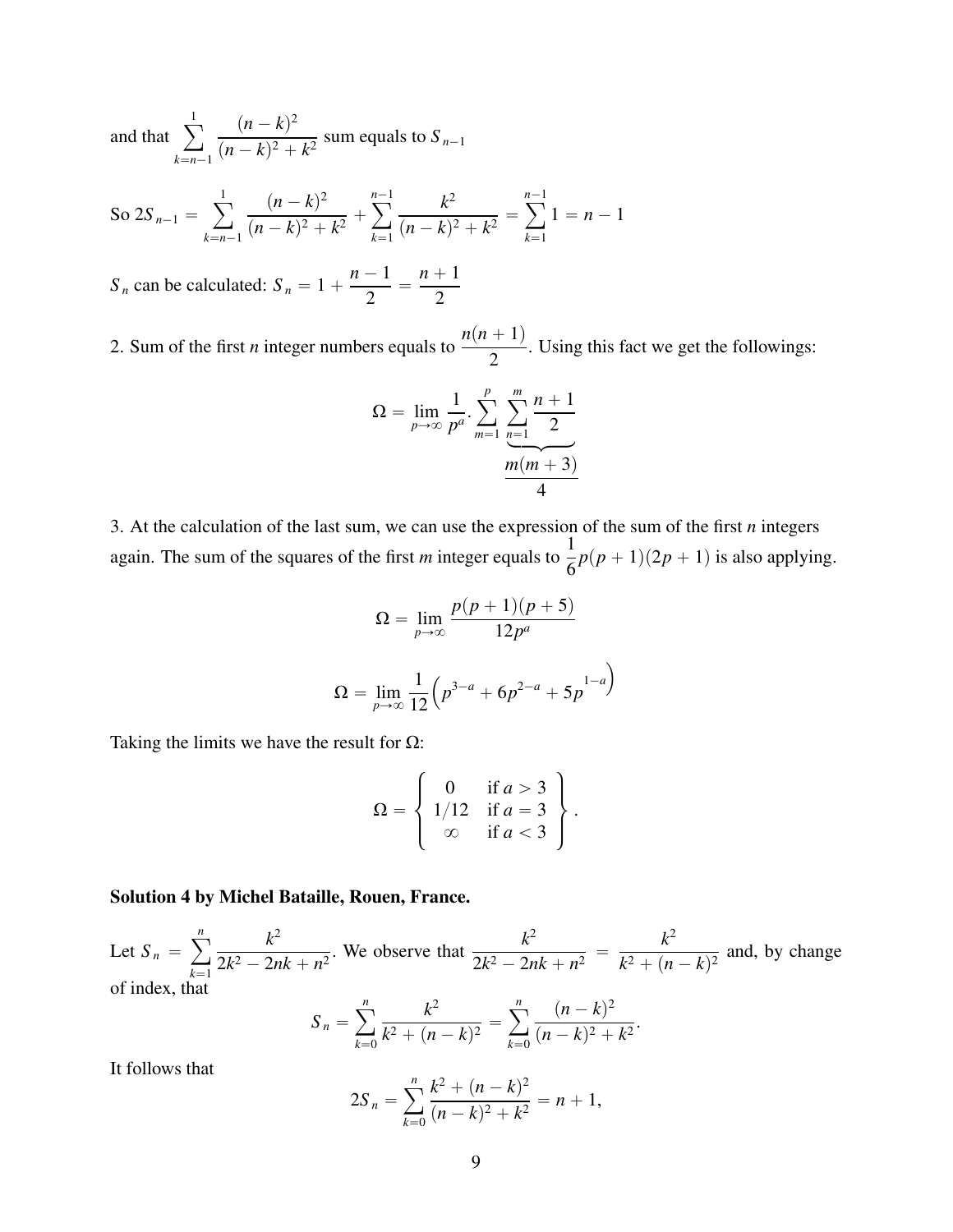that is,  $S_n =$  $n + 1$ 2 . As a result, we obtain

$$
\sum_{n=1}^{m} S_n = \frac{1}{2} \sum_{n=1}^{m} (n+1) = \frac{1}{2} \left( -1 + \sum_{n=1}^{m+1} n \right) = \frac{1}{2} \left( -1 + \frac{(m+1)(m+2)}{2} \right) = \frac{m^2 + 3m}{4}
$$

and then

$$
\sum_{m=1}^{p} \sum_{n=1}^{m} S_n = \frac{1}{4} \left( \sum_{m=1}^{p} m^2 + 3 \sum_{m=1}^{p} m \right) = \frac{p(p+1)(2p+1)}{24} + \frac{3p(p+1)}{8} = \frac{p(p+1)(p+5)}{12}.
$$

Thus,

$$
\frac{1}{p^a} \sum_{m=1}^p \sum_{n=1}^m S_n = \frac{p(p+1)(p+5)}{12p^a} \sim \frac{1}{12p^{a-3}} \text{ as } p \to \infty.
$$

We conclude that the required limit is  $\infty$  if  $a < 3$ ,  $\frac{1}{16}$  $\frac{1}{12}$  if *a* = 3 and 0 if *a* > 3.

### Solution 5 by Albert Stadler, Herrliberg, Switzerland.

We note that

$$
\sum_{k=1}^{n} \frac{k^2}{2k^2 - 2nk + n^2} = 1 + \sum_{k=1}^{n-1} \frac{k^2}{2k^2 - 2nk + n^2} =
$$
  
=  $1 + \frac{1}{2} \sum_{k=1}^{n-1} \left( \frac{k^2}{2k^2 - 2nk + n^2} + \frac{(n-k)^2}{2(n-k)^2 - 2n(n-k) + n^2} \right) = 1 + \frac{1}{2} \sum_{k=1}^{n-1} 1 = \frac{n+1}{2}.$ 

Then

$$
\sum_{n=1}^{m} \frac{n+1}{2} = \frac{1}{4}m(m+1) + \frac{m}{2} = \frac{m^2 + 3m}{4},
$$
  

$$
\sum_{m=1}^{p} \frac{m^2 + 3m}{4} = \frac{1}{24}p(p+1)(2p+1) + \frac{3}{8}p(p+1) = \frac{p(p+1)(p+5)}{12},
$$

and finally

$$
\Omega = \left\{ \begin{array}{ll} 0 & \text{if } a > 3 \\ 1/12 & \text{if } a = 3 \\ \infty & \text{if } a < 3 \end{array} \right\}.
$$

### Also solved by the proposer.

' 5670 *Proposed by Kenneth Korbin, New York, NY.*

Find a positive real number *x* such that

$$
\sqrt[4]{\pi + x} = 1 + \sqrt[4]{\pi - x}.
$$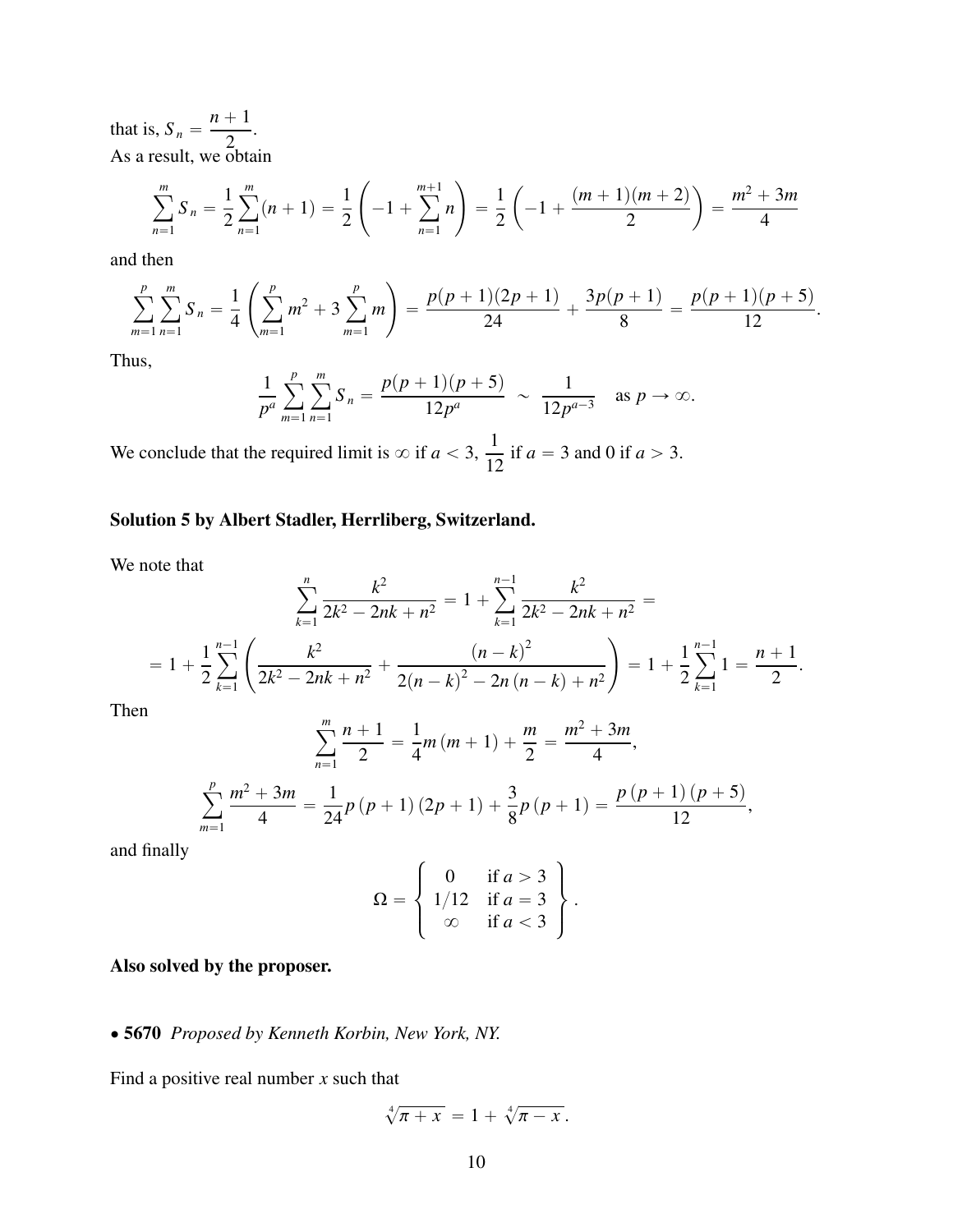Solution 1 by Hossaena Tedla, ADA University, Baku, Azerbaijan.

$$
\sqrt[4]{\pi + x} = 1 + \sqrt[4]{\pi - x}
$$
  
Let  $u = \sqrt[4]{\pi + x}$  then  $x = u^4 - \pi$   

$$
u = 1 + \sqrt[4]{\pi - (u^4 - \pi)}
$$

$$
(u - 1)^4 = 2\pi - u^4
$$

$$
u^4 - 4u^3 + 6u^2 - 4u + 1 = 2\pi - u^4
$$

$$
2u^4 - 4u^3 + 6u^2 - 4u - 2\pi + 1 = 0
$$
  
Let  $y = u - \frac{1}{2}$ 
$$
2\left(y + \frac{1}{2}\right)^4 - 4\left(y + \frac{1}{2}\right)^3 + 6\left(y + \frac{1}{2}\right)^2 - 4\left(y + \frac{1}{2}\right) - 2\pi + 1
$$
  
By simplifying the above equation, we will get

By simplifying the above equation, we will get

$$
2y^4 + 3y^2 - 2\pi + \frac{1}{8} = 0
$$

 $= 0$ 

Let  $y^2 = v$ 

$$
2v^2 + 3v - 2 \pi + \frac{1}{8} = 0
$$

Divide both sides by 2 we will get,

$$
\frac{1}{2}\left(-2 \pi + \frac{1}{8}\right) + \frac{3\nu}{2} + \nu^2 = 0
$$

Adding  $\frac{1}{2}$ 2 ˆ  $-2 \pi +$ 1 8 ˙ to both sides we will get 1 ˆ

$$
v^2 + \frac{3v}{2} = \frac{1}{2} \left( 2 \pi - \frac{1}{8} \right)
$$

˙

Adding 
$$
\frac{9}{16}
$$
 to both sides,  
\n
$$
v^2 + \frac{3}{2}v + \frac{9}{16} = \frac{1}{2}\left(2\pi - \frac{1}{8}\right) + \frac{9}{16}
$$
\n
$$
\left(v + \frac{3}{4}\right)^2 = \frac{1}{2}\left(2\pi - \frac{1}{8}\right) + \frac{9}{16}
$$
\n
$$
v + \frac{3}{4} = \sqrt{\frac{1}{2}\left(2\pi - \frac{1}{8}\right) + \frac{9}{16}} \text{ or } v + \frac{3}{4} = -\sqrt{\frac{1}{2}\left(2\pi - \frac{1}{8}\right) + \frac{9}{16}}
$$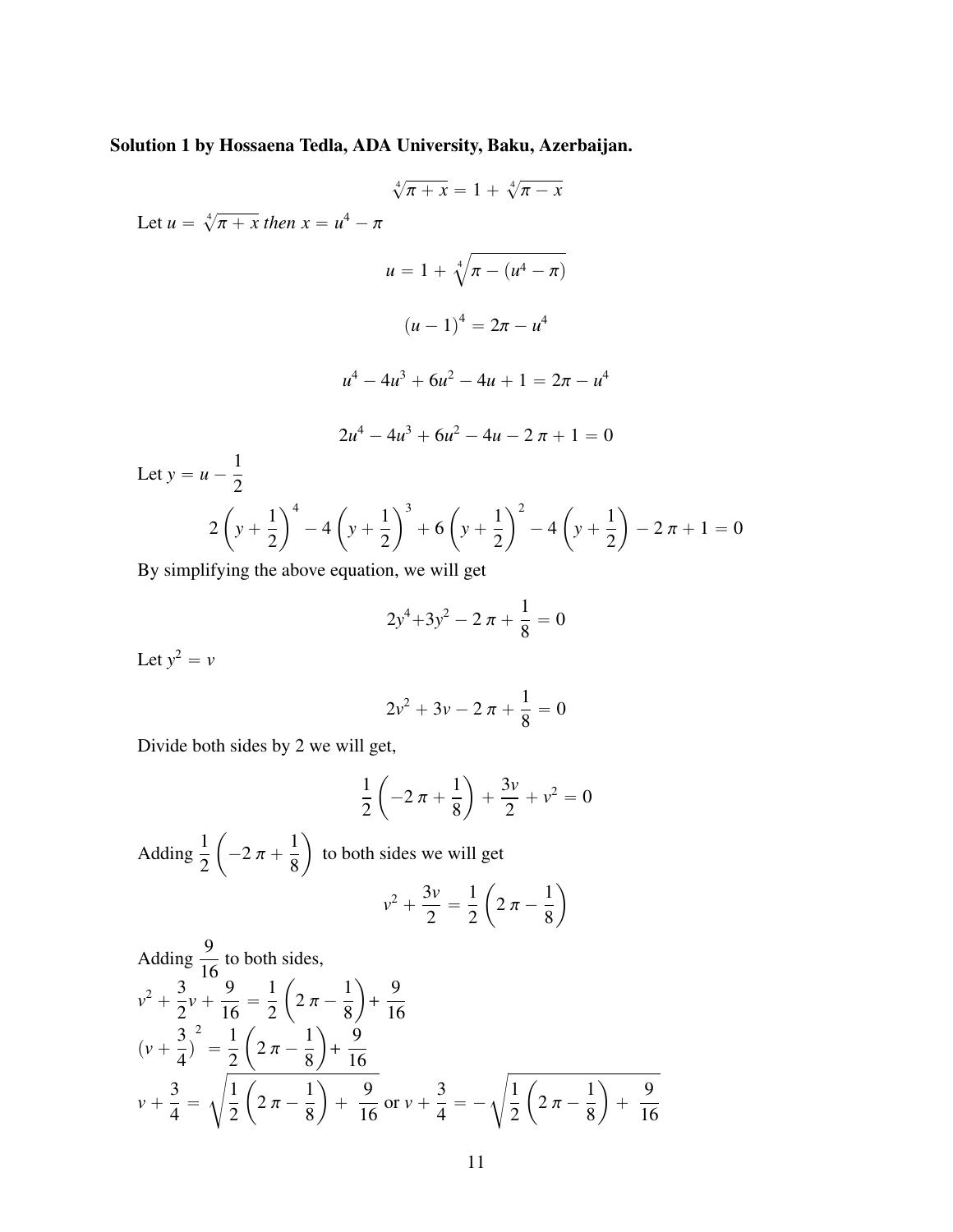$$
v = -\frac{3}{4} + \sqrt{\frac{1}{2}(2\pi - \frac{1}{8}) + \frac{9}{16}} \text{ or } v = -\frac{3}{4} - \sqrt{\frac{1}{2}(2\pi - \frac{1}{8}) + \frac{9}{16}}
$$
  
\nFrom above we substitute  $y^2 = v$   
\n
$$
y = \sqrt{-\frac{3}{4} + \sqrt{\frac{1}{2}(2\pi - \frac{1}{8}) + \frac{9}{16}}} \text{ or } y = \sqrt{-\frac{3}{4} - \sqrt{\frac{1}{2}(2\pi - \frac{1}{8}) + \frac{9}{16}}}
$$
  
\nFrom above we substitute  $y = u - \frac{1}{2}$  therefore  $u = y + \frac{1}{2}$   
\n
$$
u = \frac{1}{2} + \sqrt{-\frac{3}{4} + \sqrt{\frac{1}{2}(2\pi - \frac{1}{8}) + \frac{9}{16}}} \text{ or } u = \frac{1}{2} + \sqrt{-\frac{3}{4} - \sqrt{\frac{1}{2}(2\pi - \frac{1}{8}) + \frac{9}{16}}}
$$
  
\nHere the expression  $\frac{1}{2}(2\pi - \frac{1}{8}) + \frac{9}{16} = \pi + \frac{1}{2}$ ,  
\n
$$
u = \frac{1}{2} + \sqrt{-\frac{3}{4} + \sqrt{\pi + \frac{1}{2}}}} \text{ or } u = \frac{1}{2} + \sqrt{-\frac{3}{4} - \sqrt{\pi + \frac{1}{2}}}}
$$
  
\nFrom above we substitute  $x = u^4 - \pi$  therefore  
\n
$$
x = \left(\frac{1}{2} + \sqrt{-\frac{3}{4} + \sqrt{\pi + \frac{1}{2}}}\right)^4 - \pi
$$
,  $x = 3.0313$   
\nOr  
\n
$$
x = \left(\frac{1}{2} + \sqrt{-\frac{3}{4} - \sqrt{\pi + \frac{1}{2}}}\right)^4 - \pi
$$
 the value of x is complex number. We are asked to find

only positive real number.

The answer is  $x=3.0313$ .

#### Solution 2 by Brian D. Beasley, Presbyterian College, Clinton, SC.

We show that the unique positive real solution is

$$
x = \frac{1}{16} \left( 1 + \sqrt{\sqrt{16\pi + 8} - 3} \right)^4 - \pi \approx 3.03133.
$$

For  $-\pi \le x \le \pi$ , we define  $f(x) = \sqrt[4]{\pi + x} - 1 -$ <br>  $f(x) = \sqrt[4]{(x^2 + 4)} - 0$  for  $-\pi < x < \pi$   $f(x)$  is increasing  $\frac{4}{ }$  $\overline{\pi - x}$ . Since  $f'(x) = (1/4)(\pi + x)^{-3/4} +$ <br>on  $\overline{(-\pi, \pi]}$  Using  $f(0) < 0$  and  $f(\pi) > 0$  $(1/4)(\pi - x)^{-3/4} > 0$  for  $-\pi < x < \pi$ ,  $f(x)$  is increasing on  $[-\pi, \pi]$ . Using  $f(0) < 0$  and  $f(\pi) > 0$ , we conclude that  $f(x)$  has a unique real zero in  $(0, \pi)$ .

Next, let  $w = x + \pi$ , so that the original equation becomes  $\sqrt[4]{w} = 1 + \sqrt[4]{w}$ <br> $w = 4w^{3/4} + 6w^{1/2} - 4w^{1/4} + 1$ . Substituting  $y = w^{1/4}$  yields  $2y^4 - 4y^3 + 6y^2$ Next, let  $w = x + \pi$ , so that the original equation becomes  $\sqrt[4]{w} = 1 + \sqrt[4]{2\pi - w}$ . Then  $2\pi - w = w - 4w^{3/4} + 6w^{1/2} - 4w^{1/4} + 1$ . Substituting  $v = w^{1/4}$  yields  $2v^4 - 4v^3 + 6v^2 - 4v + 1 - 2\pi = 0$ , or  $(v^2 - v + 1)^2 = \pi + 1/2$ . Since  $v^2 - v + 1 > 0$  for all real numbers *v*, we obtain  $v^2 - v + 1 = \sqrt{\pi + 1/2}$ . Thus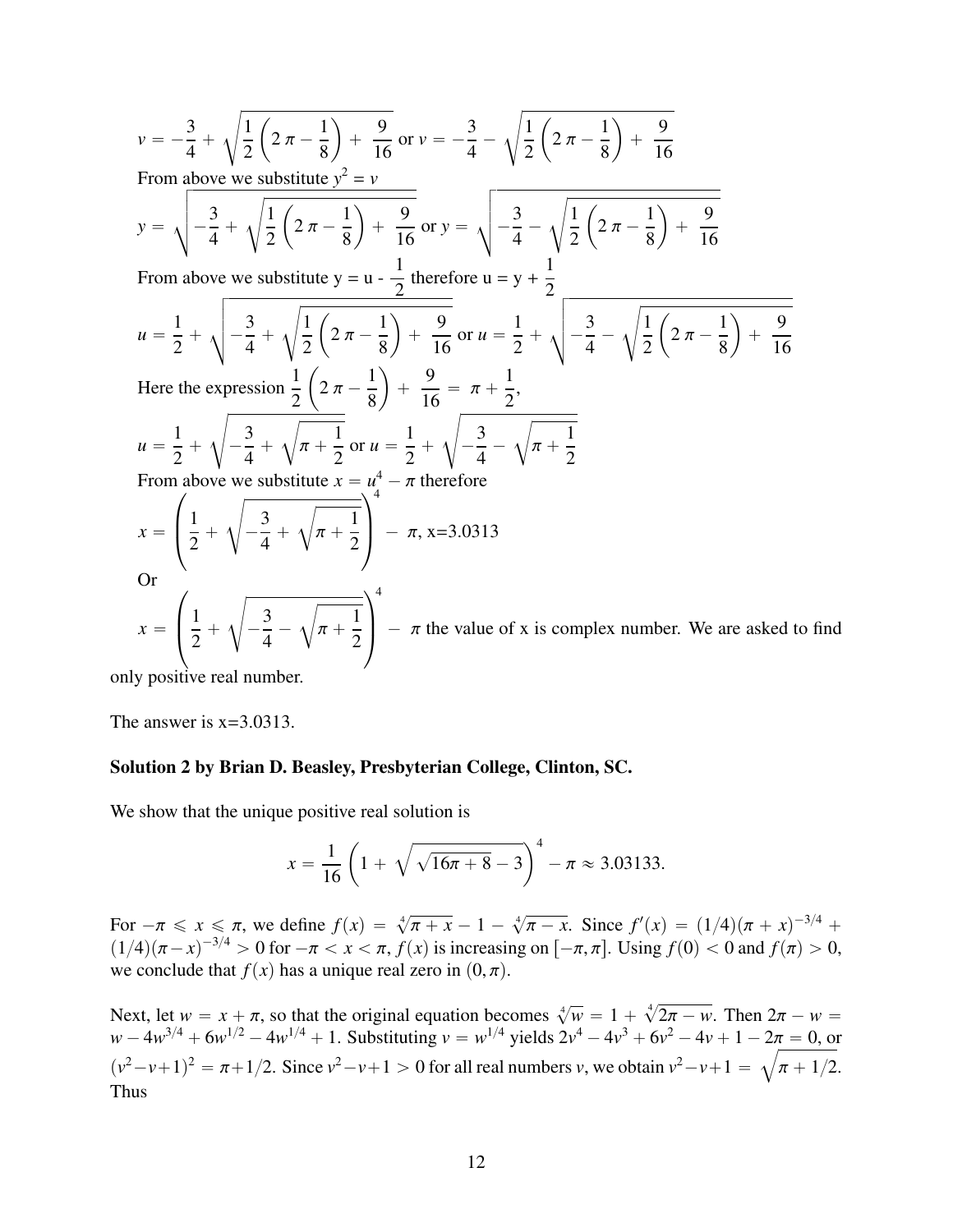$$
v=\frac{1}{2}\left(1\pm\sqrt{\sqrt{16\pi+8}-3}\right),\,
$$

which implies

$$
x = v4 - \pi = \frac{1}{16} \left( 1 \pm \sqrt{\sqrt{16\pi + 8} - 3} \right)^{4} - \pi \approx \pm 3.03133.
$$

The positive choice for *x* gives  $f(x) = 0$  as required, while the negative choice (an extraneous solution) produces  $f(x) = -2$  instead.

### Solution 3 by Brian Bradie, Christopher Newport University, Newport News, VA.

Let 
$$
y = \sqrt[4]{\pi + x}
$$
, so that  $x = y^4 - \pi$  and  $\pi - x = 2\pi - y^4$ . The equation

$$
\sqrt[4]{\pi} + x = 1 + \sqrt[4]{\pi} - x
$$

then becomes

$$
(y-1)^4 = 2\pi - y^4
$$
, or  $y^4 - 2y^3 + 3y^2 - 2y + \left(\frac{1}{2} - \pi\right) = 0$ .

Now,

$$
y^4 - 2y^3 + 3y^2 - 2y + \left(\frac{1}{2} - \pi\right)
$$
  
=  $\left(y^2 - y + 1 - \sqrt{\pi + \frac{1}{2}}\right)\left(y^2 - y + 1 + \sqrt{\pi + \frac{1}{2}}\right)$ 

The roots of the quadratic

$$
y^2 - y + 1 + \sqrt{\pi + \frac{1}{2}}
$$

are complex with real part  $1/2$  and imaginary not equal to either  $\pm 1/2$ , so  $y^4$  would be complex. On the other hand, the roots of the quadratic

$$
y^2 - y + 1 - \sqrt{\pi + \frac{1}{2}}
$$

are

$$
y_1 = \frac{1}{2} - \frac{1}{2} \sqrt{\sqrt{16\pi + 8} - 3}
$$
 and  $y_2 = \frac{1}{2} + \frac{1}{2} \sqrt{\sqrt{16\pi + 8} - 3}$ .

Because  $7 <$  $\overline{\phantom{a}}$  $16\pi + 8 < 8$ , it follows that

$$
\frac{1-\sqrt{5}}{2} < y_1 < -\frac{1}{2}, \quad \text{and} \quad y_1^4 < \frac{7-3\sqrt{5}}{2} < \pi,
$$

so  $y_1^4 - \pi < 0$ . However,

$$
y_2 > \frac{3}{2}
$$
, so  $y_2^4 > \frac{81}{16} > \pi$ .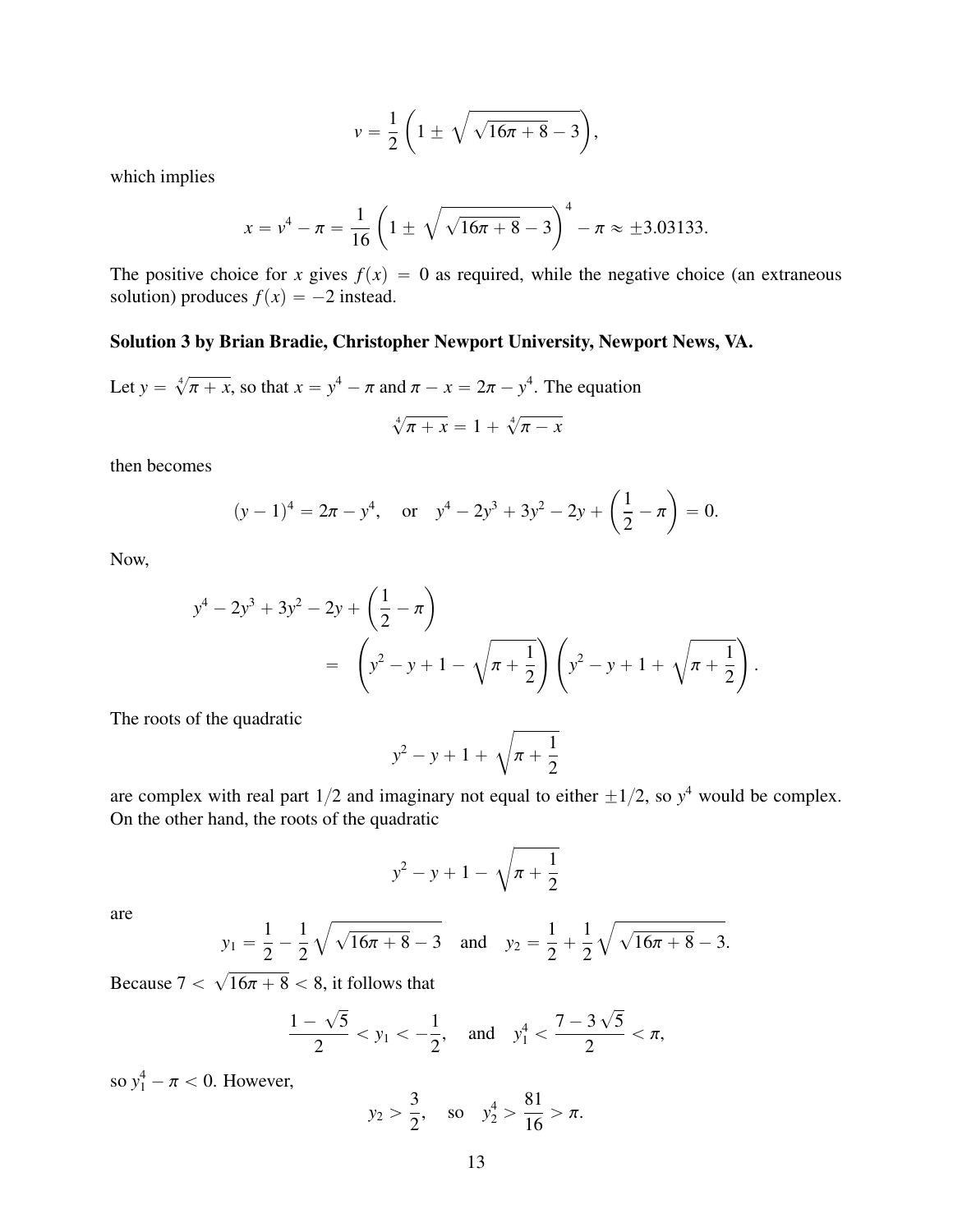Thus,

$$
x = y_2^4 - \pi = \left(\frac{1 + \sqrt{\sqrt{16\pi + 8} - 3}}{2}\right)^4 - \pi
$$

is a positive solution of the equation

$$
\sqrt[4]{\pi + x} = 1 + \sqrt[4]{\pi - x}.
$$

# Solution 4 by David A. Huckaby, Angelo State University, San Angelo, TX.

We have

$$
\sqrt[4]{\pi + x} - \sqrt[4]{\pi - x} = 1
$$
  

$$
\sqrt{\pi + x} - 2\sqrt[4]{\pi^2 - x^2} + \sqrt{\pi - x} = 1
$$
  

$$
\sqrt{\pi + x} + \sqrt{\pi - x} = 1 + 2\sqrt[4]{\pi^2 - x^2}
$$
  

$$
\pi + x + 2\sqrt{\pi^2 - x^2} + \pi - x = 1 + 4\sqrt[4]{\pi^2 - x^2} + 4\sqrt{\pi^2 - x^2}
$$
  

$$
2\pi - 1 - 2\sqrt{\pi^2 - x^2} = 4\sqrt[4]{\pi^2 - x^2}
$$
  

$$
4\pi^2 - 4\pi + 1 - 4(2\pi - 1)\sqrt{\pi^2 - x^2} + 4(\pi^2 - x^2) = 16\sqrt{\pi^2 - x^2}
$$
  

$$
8\pi^2 - 4\pi + 1 - 4x^2 = (8\pi + 12)\sqrt{\pi^2 - x^2}
$$
  

$$
16x^4 - 64\pi^2x^2 + 32\pi x^2 - 8x^2 + 64\pi^4 - 64\pi^3 + 32\pi^2 - 8\pi + 1
$$
  

$$
= (64\pi^2 + 192\pi + 144)(\pi^2 - x^2)
$$
  

$$
16x^4 - 64\pi^2x^2 + 32\pi x^2 - 8x^2 + 64\pi^4 - 64\pi^3 + 32\pi^2 - 8\pi + 1
$$
  

$$
= 64\pi^4 + 192\pi^3 + 144\pi^2 - 64\pi^2x^2 - 192\pi x^2 - 144x^2
$$
  

$$
16x^4 + (224\pi + 136)x^2 + (-256\pi^3 - 112\pi^2 - 8\pi + 1) = 0.
$$

This is a quadratic equation in  $x^2$  whose possible solutions are

$$
x^{2} = \frac{1}{32} \left[ -(224\pi + 136) \pm \sqrt{(224\pi + 136)^{2} - 4(16)(-256\pi^{3} - 112\pi^{2} - 8\pi + 1)} \right]
$$
  
\n
$$
= \frac{1}{32} \left[ -(224\pi + 136) \pm \sqrt{64(28\pi + 17)^{2} - 64(-256\pi^{3} - 112\pi^{2} - 8\pi + 1)} \right]
$$
  
\n
$$
= \frac{1}{32} \left[ -(224\pi + 136) \pm 8\sqrt{784\pi^{2} + 952\pi + 289 + 256\pi^{3} + 112\pi^{2} + 8\pi - 1} \right]
$$
  
\n
$$
= \frac{1}{32} \left[ -(224\pi + 136) \pm 8\sqrt{256\pi^{3} + 896\pi^{2} + 960\pi + 288} \right]
$$
  
\n
$$
= \frac{1}{32} \left[ -(224\pi + 136) \pm 8\sqrt{32(8\pi^{3} + 28\pi^{2} + 30\pi + 9)} \right]
$$
  
\n
$$
= \frac{1}{32} \left[ -(224\pi + 136) \pm 32\sqrt{2(2\pi + 1)(2\pi + 3)^{2}} \right]
$$
  
\n
$$
= -7\pi - \frac{17}{4} \pm (2\pi + 3)\sqrt{2(2\pi + 1)}.
$$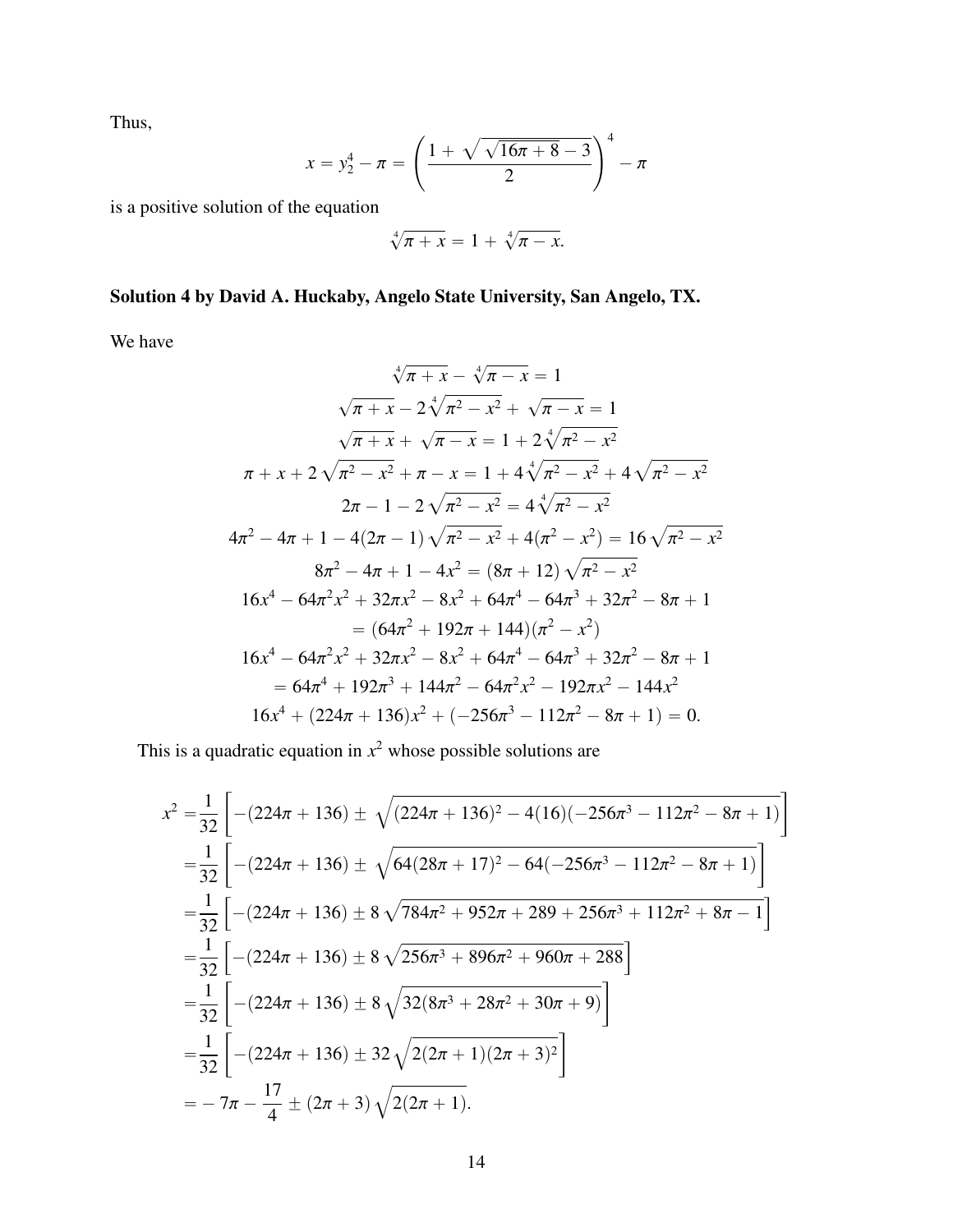Since *x* is real, we reject the solution with the minus sign. Since  $-7\pi - \frac{17}{4}$  $\frac{1}{4} + (2\pi + 3)$  $\frac{7\pi - \frac{1}{4} + (2\pi + 3)}{4} \sqrt{2(2\pi + 1)} \approx$ 9.19 > 0, the positive real solution to the original equation is  $x = \sqrt{-7\pi - 1}$ 17  $\frac{17}{4} + (2\pi + 3)$ b  $2(2\pi + 1).$ 

#### Solution 5 by David E. Manes, Oneonta, NY.

If  $\sqrt[4]{ }$  $\pi + x = 1 +$  $\frac{4}{3}$  $\pi - x$  and  $0 < x < \pi$ , then

$$
x = \pi - \left(\frac{1}{16}\right) \left(\sqrt{\sqrt{8+16\pi}-3}-1\right)^4 \approx 3.03133262509.
$$

Let  $y = \sqrt[4]{ }$  $\pi - x$ . Then  $y^4 = \pi - x$  so that  $x = \pi - y^4$ . Writing the given equation in terms of *y*, one Let  $y = \sqrt[4]{\infty}$ <br>obtains  $\sqrt[4]{\infty}$  $2\pi - y^4 = y + 1$ . Eliminating the fractional power, we get

$$
2\pi - y^4 = \left(\sqrt[4]{2\pi - y^4}\right)^4 = (y+1)^4 = y^4 + 4y^3 + 6y^2 + 4y + 1
$$

or  $2y^4 + 4y^3 + 6y^2 + 4y + (1 - 2\pi) = 0$ . Dividing each term by 2 yields the monic polynomial equation equation ˆ

$$
P(y) = y^4 + 2y^3 + 3y^2 + 2y + \left(\frac{1 - 2\pi}{2}\right) = 0.
$$

One now writes the polynomial equation  $P(y) = 0$  as the difference of two quadratic squares; that is, ˆ ˙

$$
P(y) = y^4 + 2y^3 + 3y^2 + 2y + \left(\frac{1 - 2\pi}{2}\right) = (y^2 + hy + k)^2 - (uy + v)^2 = 0,
$$

for some real numbers  $h, k, u, v$ . To find the values of  $h, k, u$  and  $v$ , we expand the two squares and equate like coefficients of powers with  $P(y)$ . In doing so, we get the following simultaneous conditions,

$$
2 = 2h, \ \ 3 = h^2 + 2k - u^2, \ \ 2 = 2hk - 2uv, \ \ \frac{1 - 2\pi}{2} = k^2 - v^2.
$$

From the identity  $4u^2v^2 = (2uv)^2 = 0$ , one finds that that *k* has to satisfy the cubic equation  $2k^3 - 3k^2 + (1 + 2\pi)k - 2\pi = 0$ , an equation that has the immediate and the only real solution,  $2k^3 - 3k^2 + (1 + 2\pi)k - 2\pi = 0$ , an equation  $k = 1$ . Then  $h = k = 1$ ,  $u = 0$ , and  $v = \pm \sqrt{2}$  $(1 + 2\pi)/2$ . WLOG, we use the positive radical for *v*. Then  $\mathcal{L}^{\text{max}}$  $\sim$  2

$$
P(y) = \left(y^2 + y + 1\right)^2 - \left(\sqrt{\frac{1 + 2\pi}{2}}\right)^2 = 0.
$$

Therefore, either  $(y^2 + y + 1 + (\sqrt{\sqrt{2}})$  $(1 + 2\pi)/2$ ) = 0 or (*y*  $\frac{2}{2} + y + 1 - (\sqrt{2})$  $(1 + 2\pi)/2$  = 0. The first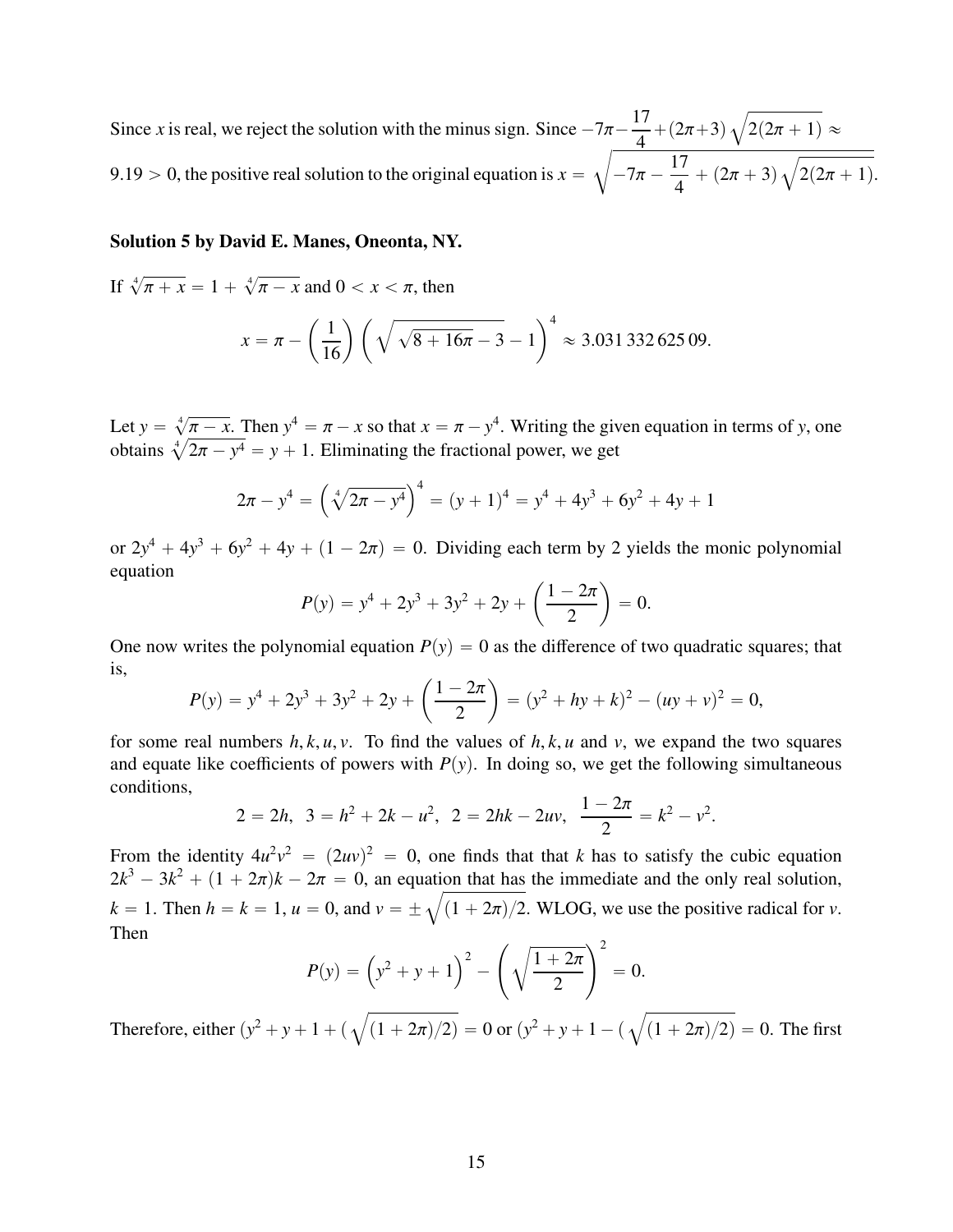quadratic equation has only complex solutions and the second equation has real solutions given by

$$
y = \frac{-1 \pm \sqrt{1 - 4\left(1 - \sqrt{\frac{1 + 2\pi}{2}}\right)}}{2}
$$
  
= 
$$
\frac{-1 \pm \sqrt{1 - 4 + 4\left(\frac{\sqrt{2 + 4\pi}}{2}\right)}}{2}
$$
  
= 
$$
\frac{-1 \pm \sqrt{-3 + 2\sqrt{2 + 4\pi}}}{2}
$$
  
= 
$$
\frac{-1 \pm \sqrt{\sqrt{8 + 16\pi} - 3}}{2}.
$$

The negative radical yields a value of  $y^4 > \pi$ , thereby giving a value of  $x < 0$ , a contradiction.<br>Hence Hence,  $\sqrt{a}$ 

$$
y = \frac{-1 + \sqrt{\sqrt{8 + 16\pi} - 3}}{2} \approx 0.576241490484
$$

so that

$$
x = \pi - y^4 = \pi - \left(\frac{1}{16}\right) \left(\sqrt{\sqrt{8 + 16\pi} - 3} - 1\right)^4 \approx 3.03133262509.
$$

This completes the solution.

Solution 6 by the Eagle Problem Solvers, Georgia Southern University, Statesboro, GA and Savannah, GA.

A positive real solution is

$$
x = \sqrt{(2\pi + 3)\sqrt{4\pi + 2} - 7\pi - 17/4} \approx 3.03133.
$$

We repeatedly manipulate and square both sides.

$$
\left(\sqrt[4]{\pi + x} - \sqrt[4]{\pi - x}\right)^2 = 1^2
$$
  

$$
\sqrt{\pi + x} - 2\sqrt[4]{\pi^2 - x^2} + \sqrt{\pi - x} = 1
$$
  

$$
\left(\sqrt{\pi + x} + \sqrt{\pi - x}\right)^2 = \left(2\sqrt[4]{\pi^2 - x^2} + 1\right)^2
$$
  

$$
2\pi - 1 - 2\sqrt{\pi^2 - x^2} = 4\sqrt[4]{\pi^2 - x^2}
$$
  

$$
(2\pi - 1)^2 - 4(2\pi - 1)\sqrt{\pi^2 - x^2} + 4(\pi^2 - x^2) = 16\sqrt{\pi^2 - x^2}
$$
  

$$
(2\pi - 1)^2 + 4(\pi^2 - x^2) = 4(2\pi + 3)\sqrt{\pi^2 - x^2}
$$
  

$$
(2\pi - 1)^4 + 8(2\pi - 1)^2(\pi^2 - x^2) + 16(\pi^2 - x^2)^2 = 16(2\pi + 3)^2(\pi^2 - x^2)
$$
  

$$
16(\pi^2 - x^2)^2 - 8(4\pi^2 + 28\pi + 17)(\pi^2 - x^2) + (2\pi - 1)^4 = 0.
$$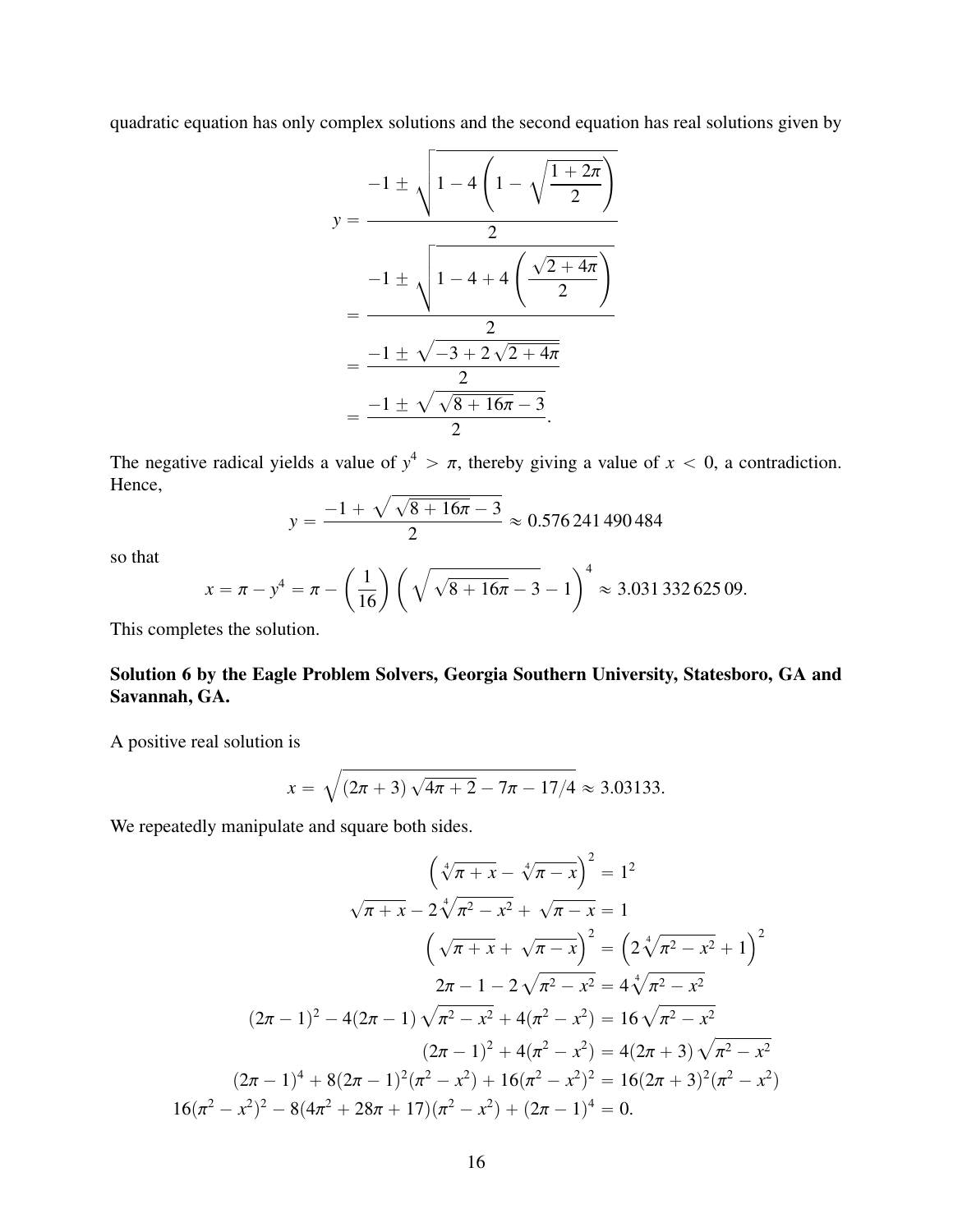As a quadratic expression of  $\pi^2 - x^2$ , the determinant is

$$
\Delta = 64(4\pi^2 + 28\pi + 17)^2 - 64(2\pi - 1)^4
$$
  
= 64[(4\pi^2 + 28\pi + 17)^2 - (2\pi - 1)^4]  
= 64(4\pi^2 + 28\pi + 17 + 4\pi^2 + 4\pi + 1)(4\pi^2 + 28\pi + 17 - 4\pi^2 + 4\pi - 1)  
= 64(8\pi^2 + 24\pi + 18)(32\pi + 16)  
= 2<sup>11</sup>(2\pi + 3)<sup>2</sup>(2\pi + 1).

Using the quadratic formula gives

$$
\pi^2 - x^2 = \frac{8(4\pi^2 + 28\pi + 17) \pm 32(2\pi + 3)\sqrt{4\pi + 2}}{32}
$$

$$
-x^2 = 7\pi + 17/4 \pm (2\pi + 3)\sqrt{4\pi + 2}
$$

$$
x^2 = (2\pi + 3)\sqrt{4\pi + 2} - 7\pi - 17/4
$$

$$
x = \sqrt{(2\pi + 3)\sqrt{4\pi + 2} - 7\pi - 17/4} \approx 3.03133
$$

as the only positive real solution.

# Solution 7 by G. C. Greubel, Newport News, VA.

Consider the equation

$$
\sqrt[4]{a+x} = 1 + \sqrt[4]{a-x}
$$

for which  $\sqrt[4]{a + x} - \sqrt[4]{a - x} = 1$  and the square of both sides leads to

$$
\sqrt[2]{a + x} - 2\sqrt[4]{a^2 - x^2} + \sqrt[2]{a - x} = 1
$$
  

$$
\sqrt{a + x} + \sqrt{a - x} = 1 - 2\sqrt[4]{a^2 - x^2}.
$$

Square both sides to obtain

$$
\sqrt{a^2 - x^2} + 2\sqrt[4]{a^2 - x^2} - \frac{2a - 1}{2} = 0.
$$

Let  $t =$  $\sqrt[4]{a^2 - x^2}$  to obtain the quadratic equation

$$
t^2 + 2t - \frac{2a - 1}{2} = 0.
$$

This equation yields the solution

$$
t=-1\pm\frac{\sqrt{4a+2}}{2}.
$$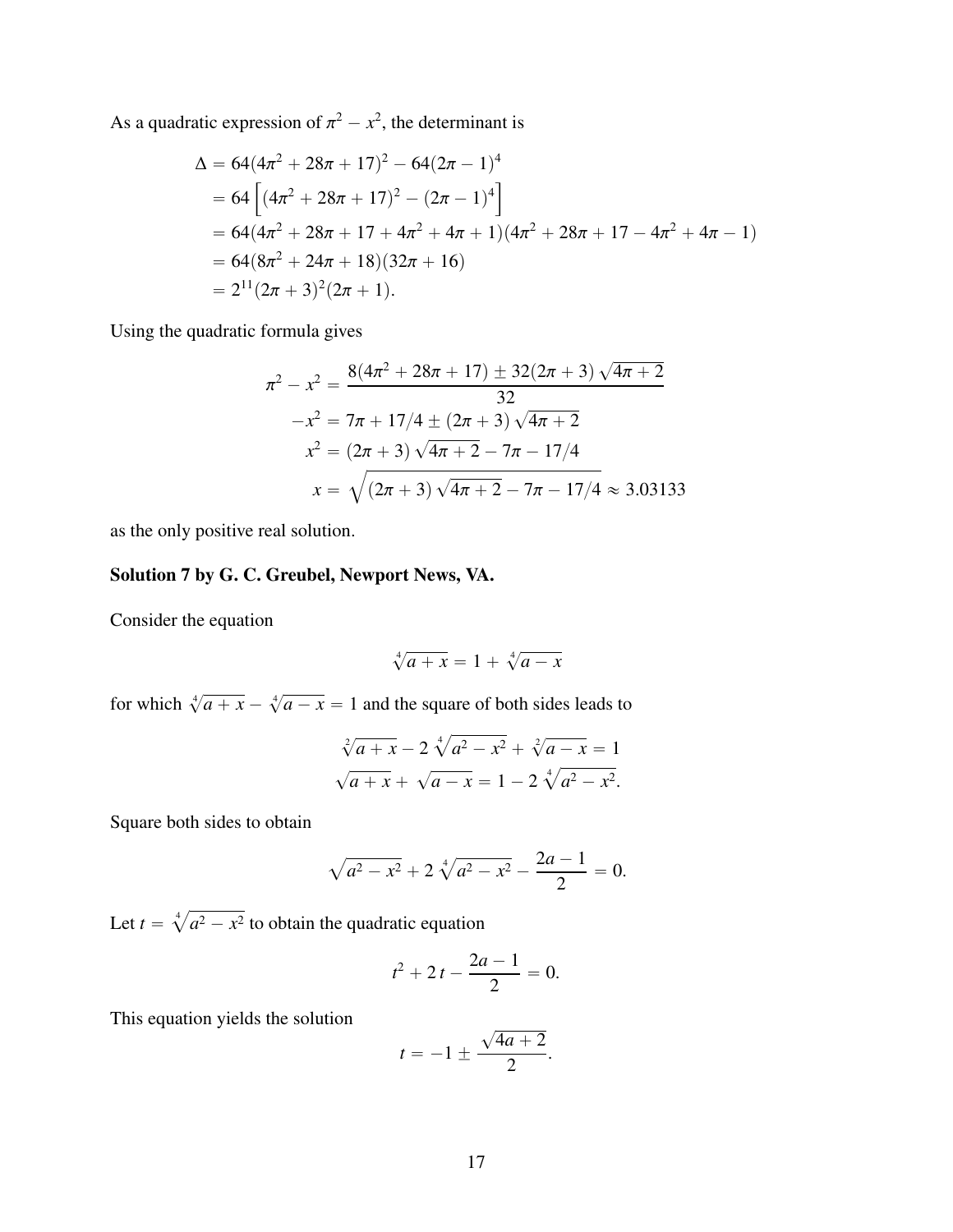Another component required is  $t^4$ , as will be seen later. In this view then:

$$
t4 = \left(-2t + \frac{2a - 1}{2}\right)^2
$$
  
=  $4t^2 - 2(2a - 1)t + \frac{(2a - 1)^2}{4}$   
=  $-2(2a + 3)t + \frac{(2a - 1)(2a + 7)}{4}$   
=  $a^2 + \frac{28a + 17}{4} - \pm (2a + 3) \sqrt{4a + 2}$ .

Now, returning to  $t =$  $\sqrt[4]{a^2 - x^2}$  then it is seen that  $x^2 = a^2 - t^4$  and yields

$$
x^{2} = \pm (2a + 3) \sqrt{4a + 2} - \frac{28a + 17}{4}
$$

The real solution then can be considered to be

$$
x = \pm \frac{1}{2} \sqrt{4(2a+3) \sqrt{4a+2} - (28a+17)}.
$$

For the case of  $a = \pi$  then the real solution is:

$$
x = \frac{1}{2} \sqrt{4(2\pi + 3) \sqrt{4\pi + 2} - (28\pi + 17)}.
$$

#### Solution 8 by Henry Ricardo, Westchester Area Math Circle, Purchase, NY.

We note that the solution must lie in the closed interval  $[0, \pi]$ . Noting that the sum of the radicands is a constant,  $2\pi$ , we introduce two new variables:  $u =$ <br>Thus we have the system of equations  $\frac{1}{4}$  $\pi + x \geqslant 0$  and  $v =$  $\frac{1}{4}$  $\pi - x \geqslant 0.$ Thus we have the system of equations

$$
u - v = 1 \tag{1}
$$

$$
u^4 + v^4 = 2\pi.
$$
 (2)

Equation (1) gives us  $v = u - 1$  and (2) yields  $u^4 + (u - 1)^4 = 2\pi$ . Making the substitution  $u = v + 1/2$  we have  $(v + 1/2)^4 + (v - 1/2)^4 = 2\pi$ . Expanding and simplifying this last equation *u* = *y* + 1/2, we have  $(y + 1/2)^4 + (y - 1/2)^4 = 2\pi$ . Expanding and simplifying, this last equation<br>becomes  $16y^4 + 24y^2 + 1 = 16\pi$  and the substitution  $z = y^2 > 0$  gives us  $16z^2 + 24z + (1 - 16\pi) = 0$ . becomes  $16y^4 + 24y^2 + 1 = 16\pi$ , and the substitution  $z = y^2 \ge 0$  gives us  $16z^2 + 24z + (1 - 16\pi) = 0$ .<br>The quadratic formula provides the solutions The quadratic formula provides the solutions

$$
z = \frac{-24 \pm \sqrt{512 + 1024\pi}}{32} = \frac{-3 \pm 2\sqrt{2 + 4\pi}}{4}
$$

We reject the negative solution since  $z \ge 0$ . Therefore we have  $z =$  $-3 + 2$  $\overline{\phantom{a}}$  $2 + 4\pi$ ji<br>Li /4. Reversing our substitutions, we find that a

$$
y = \sqrt{z} = \frac{\sqrt{-3 + 2\sqrt{2 + 4\pi}}}{2}, \quad u = y + \frac{1}{2} = \frac{\sqrt{-3 + 2\sqrt{2 + 4\pi}} + 1}{2},
$$

$$
x = u^4 - \pi = \frac{(\sqrt{2 + 4\pi} - 1)\sqrt{-3 + 2\sqrt{2 + 4\pi}}}{2} \approx 3.0313.
$$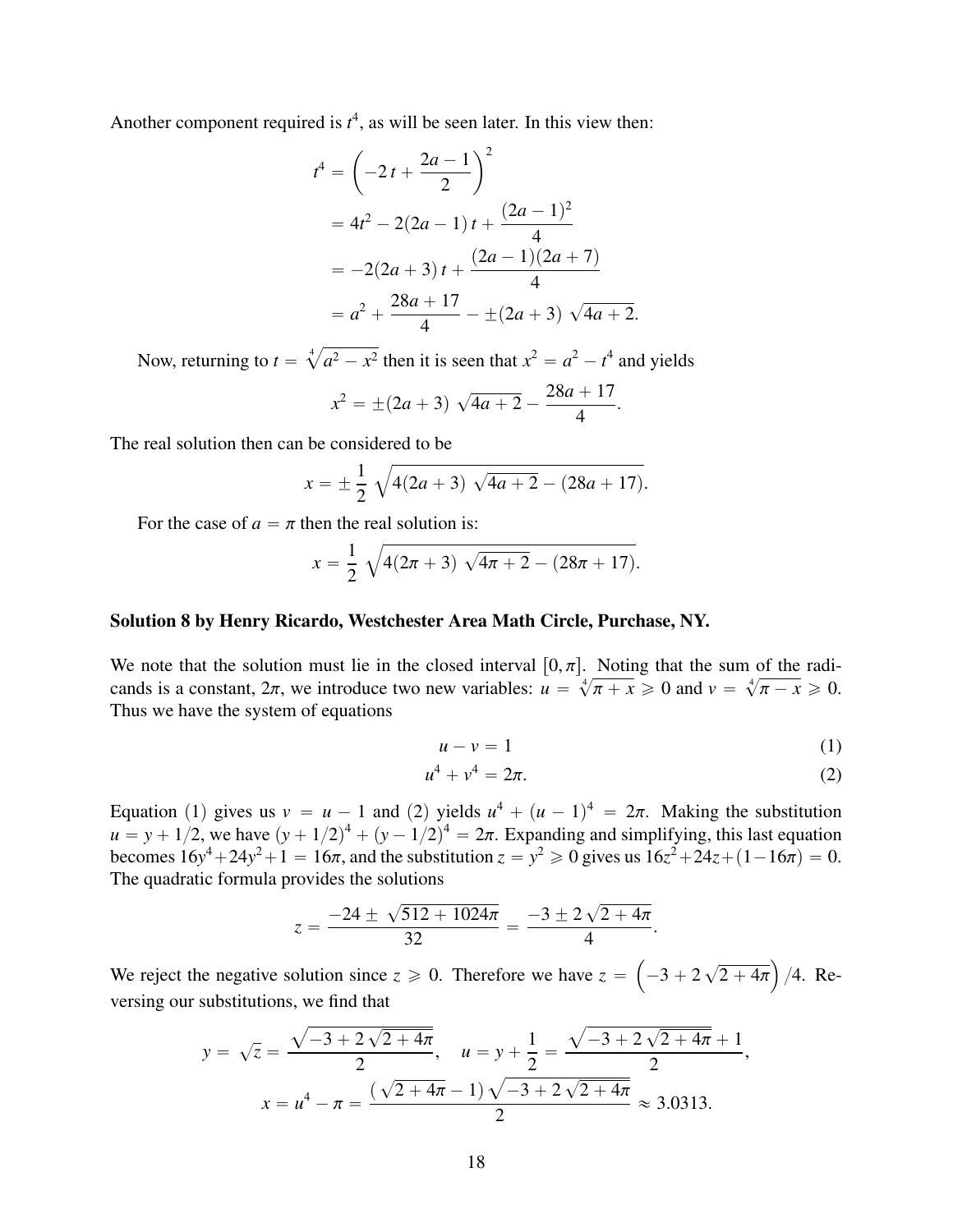#### Solution 9 by Michel Bataille, Rouen, France.

The number *x* must satisfy  $x \leq \pi$ , hence all amounts to seeking  $u \in [0, 1)$  such that  $x = \pi$ .  $1 - u^4$ Since  $2x = (\sqrt[4]{\pi + x})^4 - (\sqrt[4]{\pi - x})^4$  and  $a^4 - b^4 = (a - b)(a^3 + a^2b + ab^2 + b^3)$ , the given equation  $\frac{1}{4}$ .  $\pi + x$ )  $^{4} - (\sqrt[4]{ }$  $(\overline{x} - \overline{x})^4$  and  $a^4 - b^4 = (a - b)(a^3 + a^2b + ab^2 + b^3)$ , the given equation is equivalent to

$$
2x = (\sqrt[4]{\pi + x})^3 + \sqrt{\pi + x} \sqrt[4]{\pi - x} + \sqrt[4]{\pi + x} \sqrt{\pi - x} + (\sqrt[4]{\pi - x})^3.
$$

Since  $\pi + x = \frac{2\pi}{1 + x}$  $\frac{2\pi}{1 + u^4}$  and  $\sqrt[4]{}$  $\frac{\pi - x}{\pi}$  $\pi$  + *x*  $= u$ , we obtain the equation for *u*:

$$
\frac{2\pi(1-u^4)}{1+u^4}=\frac{(2\pi)^{3/4}}{(1+u^4)^{3/4}}\cdot(1+u+u^2+u^3).
$$

Since  $1 + u + u^2 + u^3 = \frac{1 - u^4}{1 - u^2}$  $\frac{1 - u}{1 - u}$ , the latter easily becomes  $2\pi (1 - u)^4 = 1 + u^4$ , which, expanded and arranged, yields

$$
u^4(2\pi - 1) - 8\pi u^3 + 12\pi u^2 - 8\pi u + (2\pi - 1) = 0.
$$

We solve this palindromic equation in a classical way: we set  $X = u + \frac{1}{u}$ *u* and we are led to  $(2\pi - 1)X^2 - 8\pi X + 8\pi + 2 = 0$ . Since  $X > 2$ , we have  $X = X_0$  where  $X_0 = \frac{4\pi + 2}{2}$ ?  $\frac{4\pi + 2}{1}$ . Then, we get *u* from  $p(u) = 0$  where  $p(u) = u^2 - uX_0 + 1$ . Since  $p(0) > 0$  and  $p(1) = 2 - X_0 < 0$ , the desired *u* is the least root, that is,  $u =$  $X_0-\sqrt{X_0^2-4}$ 2 . Finally,

$$
x = \pi \cdot \frac{16 - (X_0 - \sqrt{X_0^2 - 4})^4}{16 + (X_0 - \sqrt{X_0^2 - 4})^4}
$$

where  $X_0 = \frac{4\pi + \pi}{2}$  $\overline{\phantom{a}}$  $\frac{4\pi + 2}{1}$  $2\pi - 1$ .

#### Solution 10 by Péter Fülöp, Gyömrő, Hungary.

We are looking for the solution among real numbers, so it must be stated that there cannot be a negative number under the root:

So  $(\pi - x) \ge 0$  and  $(\pi + x) \ge 0$  that is  $|x| \le \pi$ 

$$
\sqrt[4]{\pi + x} - \sqrt[4]{\pi - x} = 1
$$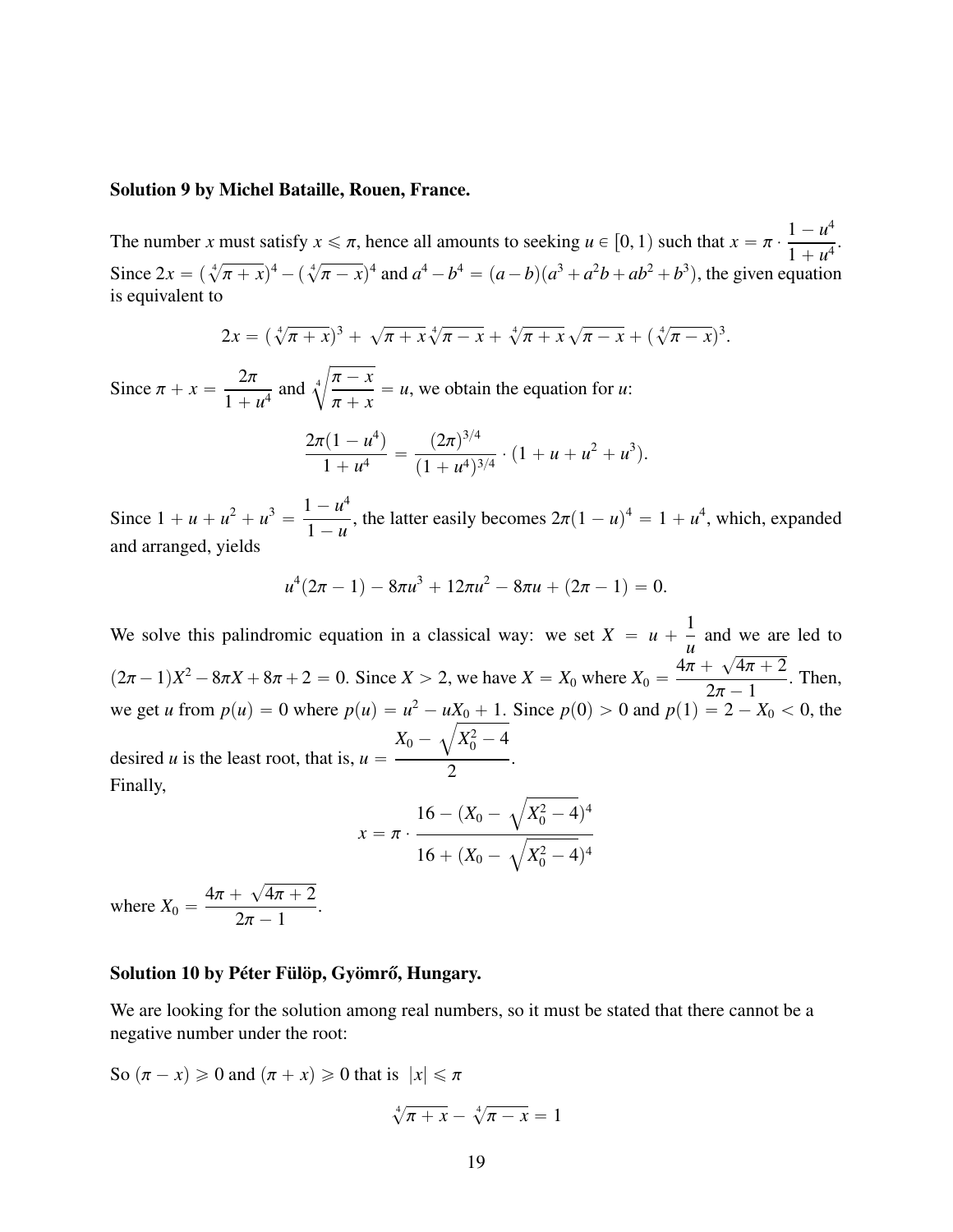Multiply both sides by  $\left(\sqrt[4]{\phantom{1}}\right)$  $\pi + x +$  $\frac{4}{ }$  $(\pi - x)$  and add the eqution to the previous one, we get:

$$
2\sqrt[4]{\pi + x} = 1 + \sqrt{\pi + x} - \sqrt{\pi + x}
$$

Squaring the equation and performing the possible cancellations we get:

$$
\frac{2\pi+1}{2} = \sqrt{\pi+x} + \sqrt{\pi-x} + \sqrt{\pi+x} \sqrt{\pi-x}
$$

Let's introduce two new variables:

$$
a = \sqrt{\pi + x} \text{ and } b = \sqrt{\pi - x}
$$

We got a simple two variables equation system:

I. 
$$
a + b + ab = \frac{2\pi + 1}{2}
$$
  
II.  $\sqrt{a} - \sqrt{b} = 1$ 

Squaring the equation II. we get:  $a + b - 2$ ?  $ab = 1$  then put the value of  $(a + b)$  to the equation Squaring the equation ii. we get:  $a + b - 2 \sqrt{a}b$ <br>I., we will have a second order equation in  $\sqrt{ab}$ 

$$
\frac{2\pi + 1}{2} = (\sqrt{ab} + 1)^2
$$

$$
\sqrt{ab} = \sqrt{\pi^2 - x^2}
$$

We get the roots:

$$
x_i = \pm \sqrt{\pi^2 - \left[ -1 \pm \sqrt{\frac{1+2\pi}{2}} \right]^4}
$$
, where  $i = 1, 2, 3, 4$ 

After checking the roots in the original equation, remains only one valid root:

$$
x_0 = \sqrt{\pi^2 - \left[ -1 + \sqrt{\frac{1+2\pi}{2}} \right]^4} \approx 3.0313326251
$$

whitch is less then  $\pi$ .

## Solution 11 by Seán M. Stewart, King Abdullah University of Science and Technology, Thuwal, Saudi Arabia.

We show a positive real number  $x$  that satisfies the equation is

$$
x = \frac{1}{2} \sqrt{4(3 + 2\pi) \sqrt{4\pi + 2} - 28\pi - 17}.
$$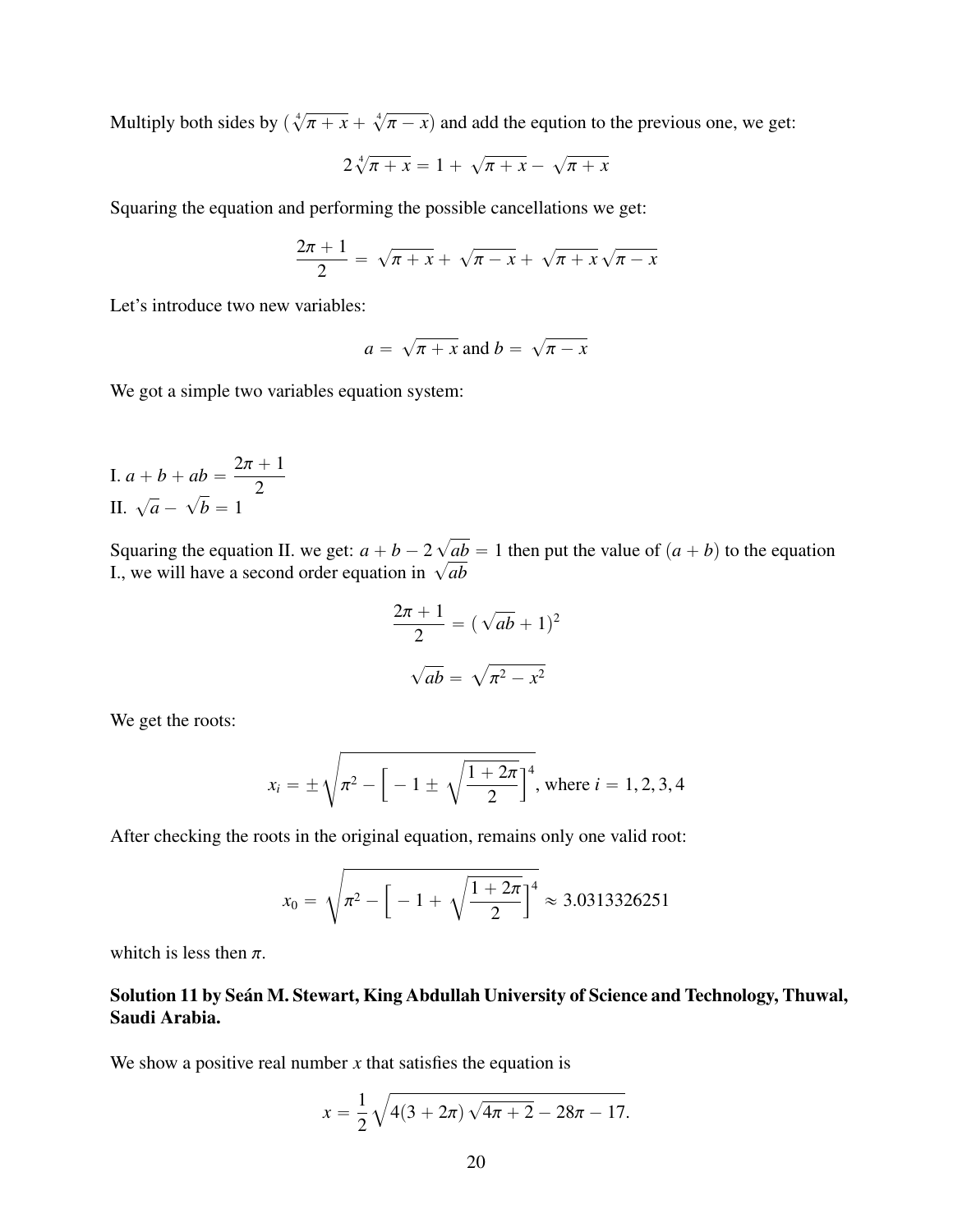Write the equation as  $\sqrt{a}$  – ?  $b = 1$ , where

> $a =$  $\overline{\phantom{a}}$  $\pi + x > 0$  and  $b =$  $\overline{\phantom{a}}$  $\pi - x > 0.$

So

$$
a^2 + b^2 = (\pi + x) + (\pi - x) = 2\pi.
$$
 (3)

And since  $\sqrt{a} = 1 +$  $\overline{\phantom{a}}$ *b*, on squaring and rearranging we have

$$
a-b-1=2\sqrt{b}.
$$

Squaring and rearranging again we find

$$
2a + 2ab + 2b = a^2 + b^2 + 1 = 2\pi + 1,
$$
\n(4)

where the result in (3) has been used. Adding (3) and (4) produces

$$
(a+b)^2 + 2(a+b) - 4a - 1 = 0.
$$

On solving this quadratic equation for  $a + b$  we find

$$
a+b=-1+\sqrt{4\pi+2}.
$$

Note here the positive case is taken since  $a, b > 0$ . Substituting this result into (4) yields

$$
ab = \frac{2\pi + 3 - 2\sqrt{4\pi + 2}}{2} = \alpha.
$$

Since

$$
ab = \sqrt{\pi + x} \sqrt{\pi - x} = \sqrt{\pi^2 - x^2} = \alpha,
$$

on solving for *x* we find

$$
x = \sqrt{\pi^2 - \alpha^2} = \sqrt{\pi^2 - \frac{1}{4} (2\pi + 3 - 2\sqrt{4\pi + 2})^2}
$$
  
=  $\frac{1}{2} \sqrt{4(3 + 2\pi) \sqrt{4\pi + 2} - 28\pi - 17},$ 

as announced. Note the positive value for the square root has been taken since for a solution to the original equation we require  $x > 0$ .

Also solved by Bruno Salgueiro Fanego, Viveiro, Lugo; David Stone and John Hawkins, Georgia Southern University, Statesboro, GA; Albert Stadler, Herrliberg, Switzerland and the proposer.

#### ' 5671 *Proposed by Michael Brozinsky, Central Islip, New York.*

Isosceles triangle  $\triangle RST$  with  $RS = ST$  has the following property: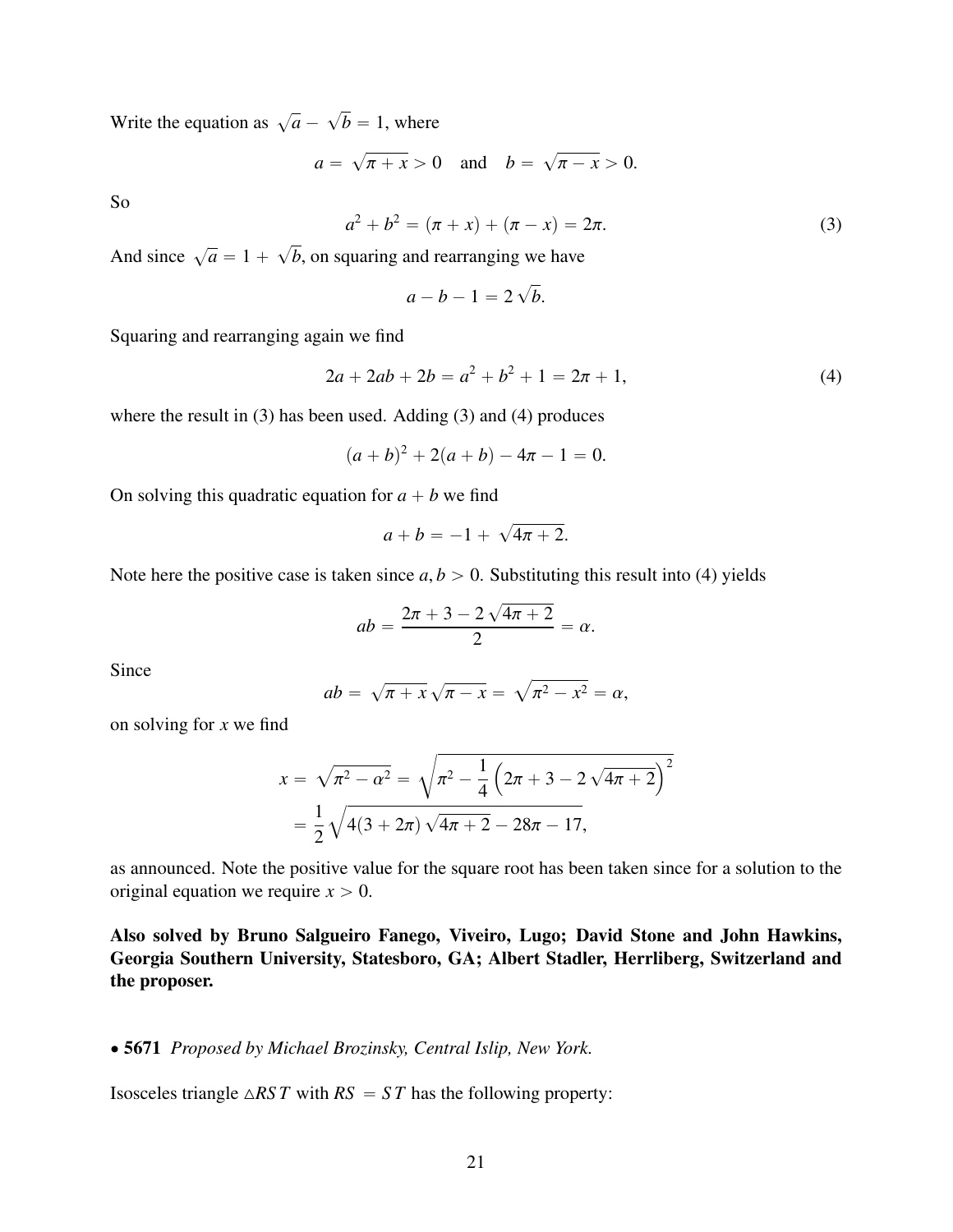There are only three points such that the distances from each of these points to the lines  $\overleftrightarrow{RT}$ ,  $\overleftrightarrow{RS}$  and  $\overleftrightarrow{ST}$  have, respectively, the same ratios as 1 : 2 : 3.

Determine the angles of triangle  $\triangle RST$ .

#### Solution 1 by Albert Stadler, Herrliberg, Switzerland.

We may assume that the triangle is given by the following coordinates:

 $R(-1,0)$ ,  $S(0,h)$ ,  $T(1,0)$ ,  $h>0$ . Let  $P(u,v)$  be a point whose distances from the lines *RT*, *RS*, *ST* have ratios as 1:2:3, respectively. The point of intersection of the two lines  $y = \frac{1}{b}(x - u) + v$  and *h*  $y = h - hx$  equals  $(x, y) =$  $\sum_{i=1}^{n}$  $h^2 + u - hv$  $1 + h^2$  $h(1 - u + hv)$  $1 + h^2$  $\sum_{i=1}^{n}$ . The distance from  $(u, v)$  to the line

*ST* is equal to the distance from (u,v) to (x,y) and equals

$$
\frac{|hu+v-h|}{\sqrt{1+h^2}}.
$$

Similarly, the distance from (u,v) to the line *RS* equals  $\frac{|-hu + v - h|}{\sqrt{u^2 + h^2}}$  $\frac{1}{\sqrt{2}}$  $\frac{1+h^2}{1+h^2}$  and the distance from (u,v) to the line *RT* equals  $|v|$ . By assumption,

$$
|v|:\frac{|-hu+v-h|}{\sqrt{1+h^2}}:\ \frac{|hu+v-h|}{\sqrt{1+h^2}}=1:2:3
$$

implying the two equations

 $4v^2 = \frac{(-hu + v - h)^2}{1 + h^2}$  $\frac{(u+v-h)^2}{1+h^2}$  and  $9\frac{(-hu+v-h)^2}{1+h^2}$  $\frac{n + h^2}{1 + h^2} = 4$  $(hu + v - h)^2$  $1 + h^2$  . We solve for u and v and find the four solutions  $(u, v)$ 

$$
\left(\frac{\sqrt{1+h^2}}{2-5\sqrt{1+h^2}}, \frac{2h}{2-5\sqrt{1+h^2}}\right), \left(\frac{-\sqrt{1+h^2}}{2+5\sqrt{1+h^2}}, \frac{2h}{2+5\sqrt{1+h^2}}\right),\newline
$$

$$
\left(\frac{5\sqrt{1+h^2}}{2-\sqrt{1+h^2}}, \frac{2h}{2-\sqrt{1+h^2}}\right), \left(-\frac{5\sqrt{1+h^2}}{2+\sqrt{1+h^2}}, \frac{2h}{2+\sqrt{1+h^2}}\right).
$$

These four solutions collapse to three solutions exactly if  $h =$ 3 which means that the triangle RST is equilateral with three equal angles of  $\pi/3$ .

#### Solution 2 by the Eagle Problem Solvers, Georgia Southern University, Statesboro, GA and Savannah, GA.

The angles of  $\triangle RST$  all have measure  $\frac{\triangle}{3}$ ; the triangle is equilateral.

Notice that there are two points *X* on the line  $(RT)$  satisfying  $3XR = 2XT$ . Let  $S_1$  be the point between *R* and *T* satisfying this property (so  $S_1$  is 2/5 of the way from *R* to *T*), and let  $S_2$  be the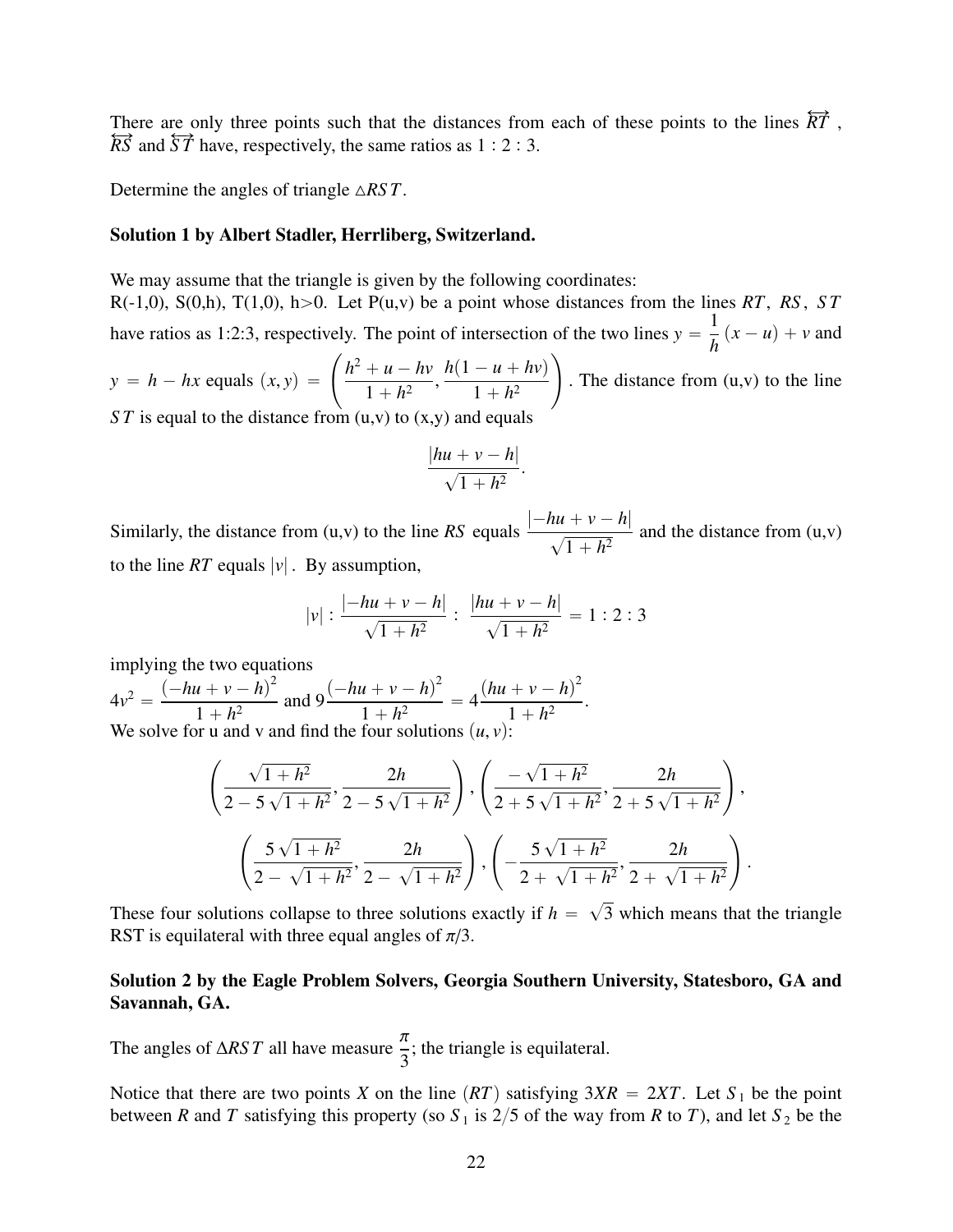point on the opposite side of *R* from *T* satisfying this property (so *R* is one third of the way from *T* to *S*<sub>2</sub>). If *P* is any point on the line *S*<sub>1</sub>*S* or *S*<sub>2</sub>*S*, then draw the line through *P* parallel to  $(RT)$ , intersecting  $(RS)$  and  $(ST)$  at  $R'$  and  $T'$ , respectively. Let *Y* and *Z* be the feet of *P* on  $(RS)$  and  $(ST)$ , respectively. Then the right triangles *PR<sup>'</sup>Y* and *PT'Z* are similar, so

$$
\frac{PY}{PZ}=\frac{PR'}{PT'}=\frac{S_iR}{S_iT}=\frac{2}{3},
$$

and the distances from *P* to the lines  $(RS)$  and  $(ST)$  have the ratio 2 : 3.

We claim that the points *X* on the line  $(ST)$  whose distances to  $(RT)$  and  $(RS)$  have the ratio 1 : 2 are the points that satisfy  $XT/XS = \cos \angle TRS$ . If *X* is a point on  $(ST)$  with  $XT/XS = \cos \angle TRS$ , then let  $X'$  be the intersection of  $(RS)$  with the line through  $X$  parallel to  $(RT)$ , and let  $Y$  and  $Z$  be the feet of *X* on  $(RT)$  and  $(RS)$ , respectively. Then

$$
\frac{XT}{XS} = \cos \angle TRS = \cos \angle X'XS = \frac{XX'/2}{XS},
$$
  
so  $\frac{XT}{XX'} = \frac{1}{2}$ . Since  $\angle XX'Z \cong \angle TRS \cong \angle YTX$ , then  $\Delta XYT \sim \Delta XZX'$  and  
 $XY = XT - 1$ 

$$
\frac{XY}{XZ} = \frac{XT}{XX'} = \frac{1}{2}
$$

Let  $R_1$  be the point between *S* and *T* satisfying  $\frac{R_1 T}{R_1 S}$ *R*1*S*  $=$  cos ∠*TRS*, and let  $R_2$  be the point on the opposite side of *T* from *S* satisfying  $\frac{R_2 T}{R_1 R_2}$ *R*2*S*  $=$  cos ∠*TRS*. As before, if *P* is any point on the lines  $(RR_1)$  or  $(RR_2)$ , then by a similar argument, the distances from *P* to the lines  $(RT)$  and  $(RS)$  have the ratio 1 : 2. Thus, a point has distances to the lines  $(RT)$ ,  $(RS)$ , and  $(ST)$  in the ratio 1 : 2 : 3 if and only if

$$
P\in \big((SS_{\,1})\cup (SS_{\,2})\big)\cap \big((RR_{1})\cup (RR_{2})\big)\,.
$$

If we orient  $\Delta RST$  with *S* above the horizontal line  $(RT)$ , then  $(SS_1)$ ,  $(SS_2)$  and  $(RR_1)$  have positive slope, while  $(RR_2)$  has negative slope. Thus,  $(RR_2)$  always intersects  $(SS_1)$  and  $(SS_2)$ . By construction,  $(S S_1)$  and  $(RR_1)$  must intersect in the interior of  $\Delta RST$ . In most cases there would be a fourth point of intersection, but if there are only three such points, then the lines  $(S S_2)$  and  $(RR_1)$  must be parallel.

In this case  $\Delta RR_1T \sim \Delta S_2ST$ , so that

$$
\frac{R_1T}{ST}=\frac{RT}{S_2T}=\frac{1}{3},
$$

and

$$
\cos \angle TRS = \frac{R_1T}{R_1S} = \frac{1}{2}.
$$

Thus, all three angles of  $\triangle RST$  have measure  $\frac{\triangle}{3}$ .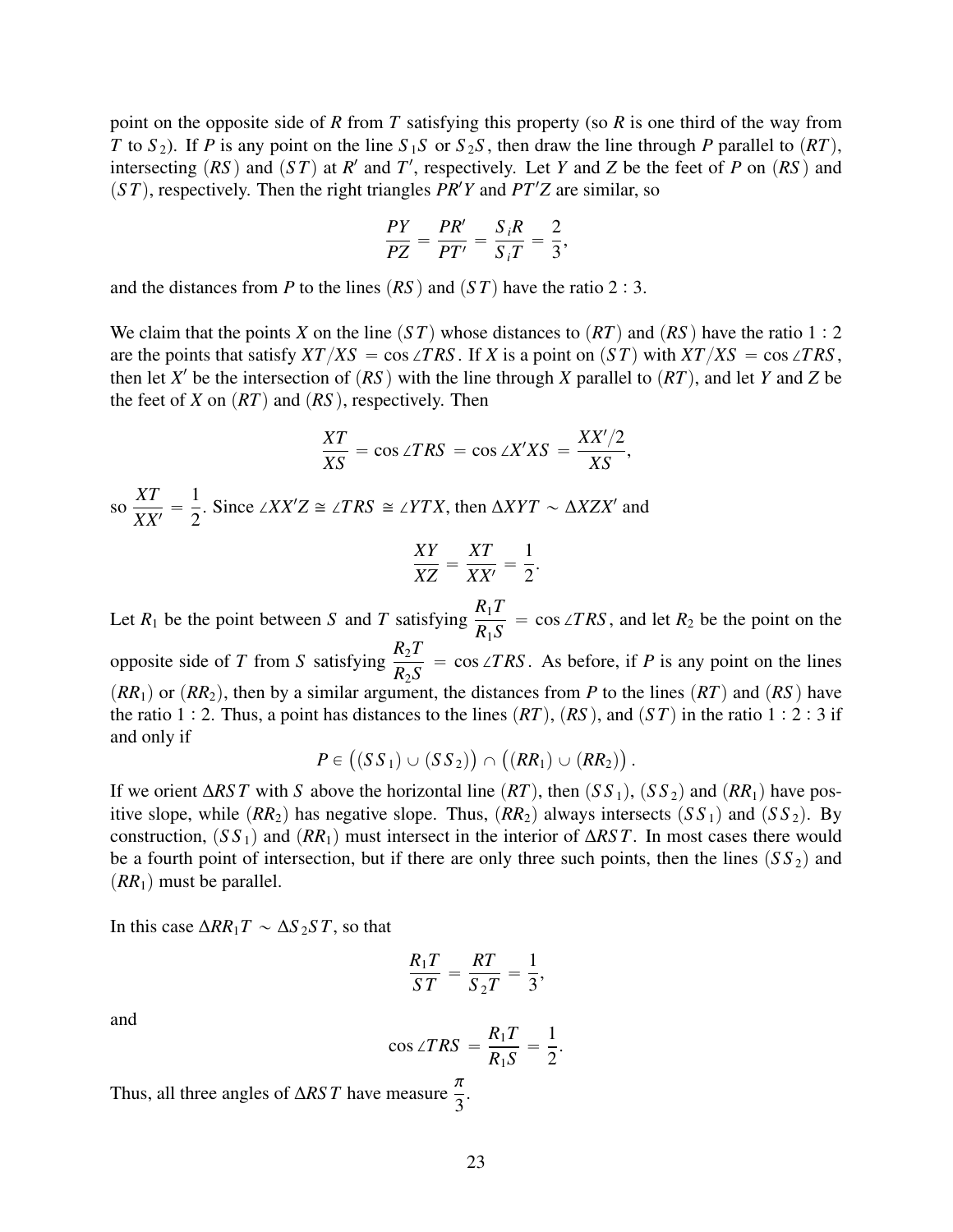If the equilateral triangle  $\triangle RST$  has coordinates  $R(-1, 0)$ ,  $S(0, 1)$  $\overline{\phantom{a}}$ as coordinates  $R(-1, 0)$ ,  $S(0, \sqrt{3})$ , and  $T(1, 0)$ , then  $S_1 = \sqrt{3}$  $\left(-\frac{1}{5}, 0\right), S_2 = (-5, 0), R_1 = \left(\frac{2}{3},\right)$ 3  $\frac{\sqrt{6}}{3}$ ,  $R_2 = (2, \overline{\phantom{a}}$ 3), and the three points with the desired distances are  $\overline{\phantom{a}}$ 

$$
(SS_1) \cap (RR_1) = \left(-\frac{1}{6}, \frac{\sqrt{3}}{6}\right),
$$
  

$$
(SS_1) \cap (RR_2) = \left(-\frac{1}{4}, -\frac{\sqrt{3}}{4}\right),
$$

and

$$
(SS_2) \cap (RR_2) = (-\frac{5}{2}, \frac{\sqrt{3}}{2}).
$$

#### Also solved by the proposer.

' 5672 *Proposed by Nikos Ntorvas, Athens, Greece.*

Given

$$
F(x, y) = (y - x) [y (3y2 - 28y + 3xy - 14x + 84)+x (3x2 - 28x + 3xy - 14y + 84) - 96],
$$

where  $x, y \in \mathbb{R}$ , with  $0 \le x < y$ , find  $A = \min F(x, y)$  and the corresponding minimizing values for *x* and *y*.

#### Solution 1 by Péter Fülöp, Gyömrő, Hungary.

A necessary and sufficient condition for the existence of an minimum value are the followings:

Necessary conditions: *dF*  $\frac{dF}{dx} = 0$  and  $\frac{dF}{dy} = 0$ . Solution of the equation system results the stacionary points.

Sufficient conditions:  $D =$  $d^2F$  $dx^2$  $d^2F$  $rac{d^2F}{dy^2} - (\frac{d^2F}{dx dy})$  $\frac{d^2F}{dx dy}$ <sup>2</sup> > 0 and  $\frac{d^2F}{dx^2}$  $\frac{d^{2}y}{dx^{2}} > 0$  in the stacioner points.

First order partial derivatives

After performing the derivations:

$$
\frac{dF}{dx} = -12(x^3 - 7x^2 + 14x - 8) = 0
$$

and

$$
\frac{dF}{dy} = 12(y^3 - 7y^2 + 14y - 8) = 0
$$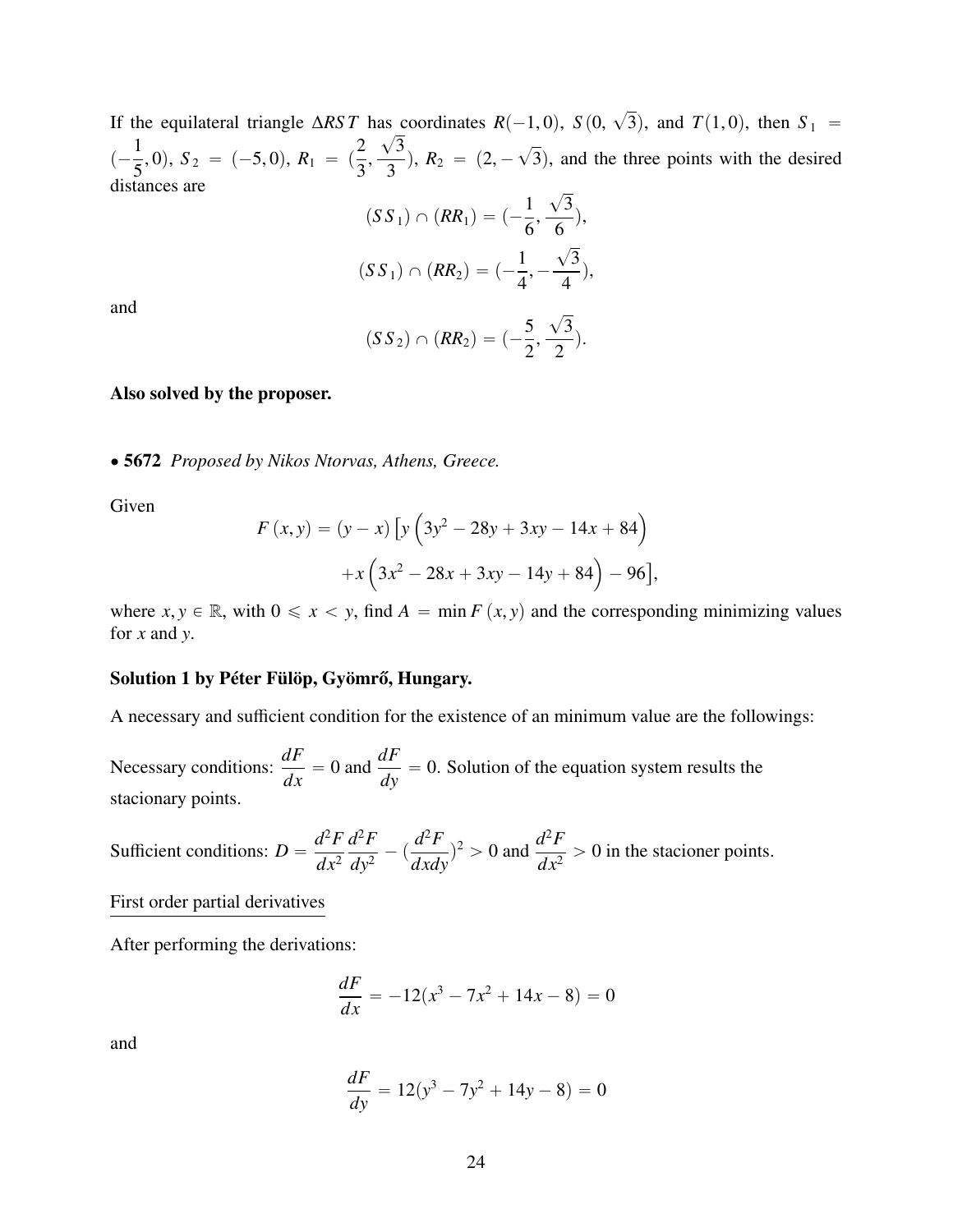From the necessery conditions we get the stacionary points:

$$
x_1 = 1,
$$
  $y_1 = 1$   
\n $x_2 = 2,$   $y_2 = 2$   
\n $x_3 = 4,$   $y_3 = 4$ 

Second order partial derivatives

$$
\frac{d^2F}{dx^2} = -36x^2 + 168x - 168
$$

$$
\frac{d^2F}{dy^2} = +36y^2 - 168y + 168
$$

$$
\frac{d^2F}{dx dy} = \frac{d^2F}{dy dx} = 0
$$

#### Determination of the minimum location and value

Nine possible pairs can be made from the stationary points:

| Extreme value determination |             |             |      |       |
|-----------------------------|-------------|-------------|------|-------|
| Stationery points           | Determinant | $d^2F/dx^2$ | Type | Value |
| F(1,1)                      | $-1296$     | na          | na   | na    |
| F(1,2)                      | $+864$      | $-36$       | max  | $+5$  |
| F(1,4)                      | $-2592$     | na          | na   | na    |
| F(2,1)                      | $+864$      | 24          | min  | $-5$  |
| F(2,2)                      | $-576$      | na          | na   | na    |
| F(2,4)                      | $+1728$     | $+24$       | min  | $-32$ |
| F(4,1)                      | $-2592$     | na          | na   | na    |
| F(4,2)                      | $+1728$     | $-72$       | max  | $+32$ |
| F(4,4)                      | $-5184$     | na          | na   | na    |

We have two points where  $F(x,y)$  has local minimums and one where the  $x < y$  condition is completely:

$$
F(2,4)=-32
$$

#### Solution 2 by Michel Bataille, Rouen, France.

Let  $\Omega$  be the open subset of  $\mathbb{R}^2$  defined by  $\Omega = \{(x, y) : x < y\}$ . We show that *F* has a unique local minimum on  $\Omega$  angular  $(2, 4)$  with  $F(2, 4) = -32$  but no absolute minimum on  $\Omega$ minimum on  $\Omega$ , namely at (2, 4) with *F*(2, 4) =  $-32$ , but no absolute minimum on  $\Omega$ .

Expanding and arranging readily shows that  $F(x, y) = p(y) - p(x)$  where *p* is the polynomial  $p(t) = 3t^4 - 28t^3 + 84t^2 - 96t$ . Since  $p'(t) = 12(t-1)(t-2)(t-4)$ , the study of the variations of the function *p* is easy. Note in particular that  $\lim_{t \to -\infty} p(t) = \lim_{t \to \infty} p(t) = \infty$ ,  $p(1) = -37$ ,  $p(2) =$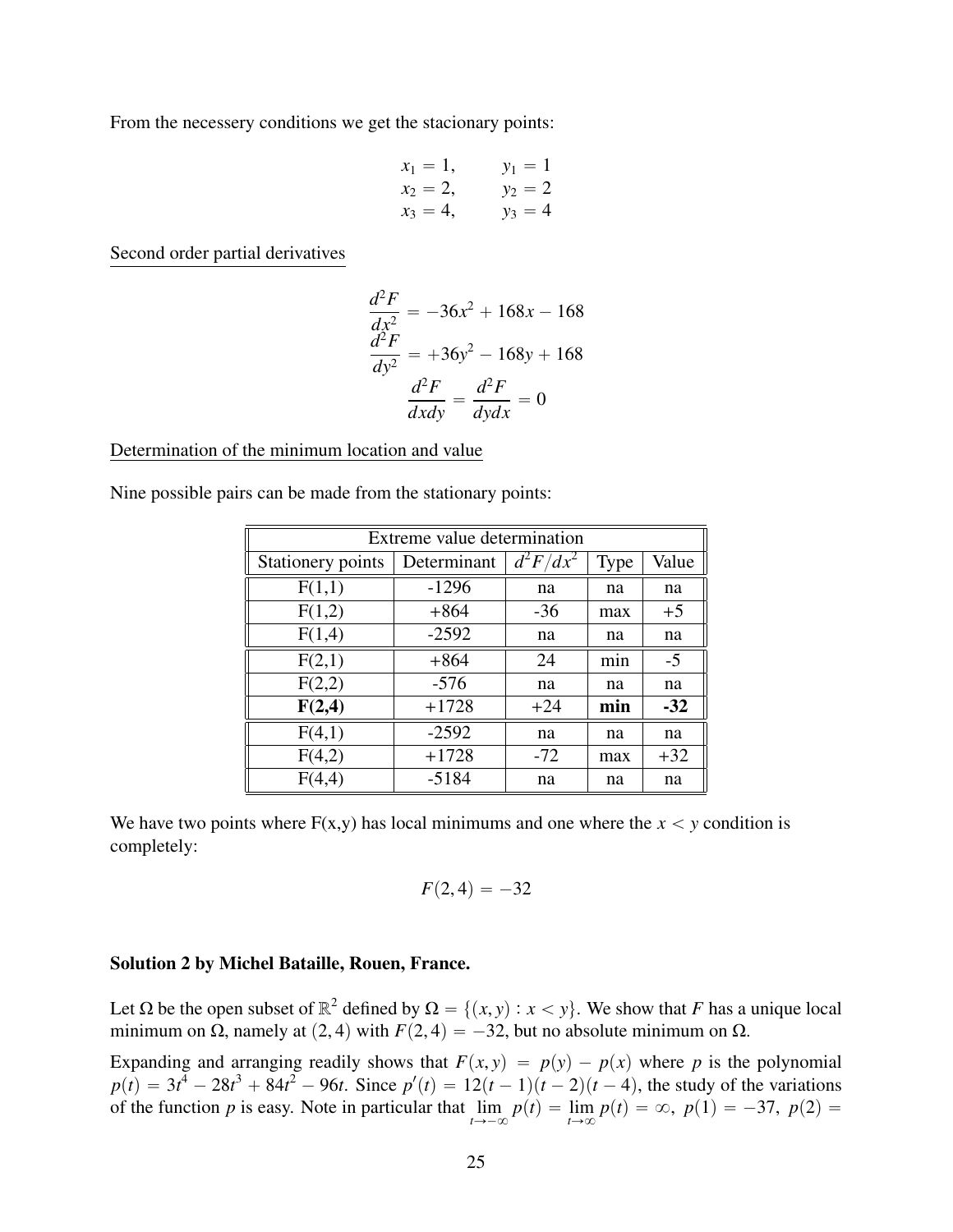$-32$ ,  $p(4) = -64$  and that  $p(t) \ge -64$  for all real *t*. Clearly, *F* is a  $C^{\infty}$  function on  $\Omega$  and  $\frac{\partial F}{\partial T}$  $\frac{\partial P}{\partial x}(x, y) = -p'(x),$  $\partial F$  $\frac{\partial P}{\partial y}(x, y) = p'(y)$  so that  $\Omega$  contains three critical points: (1, 2), (1, 4), (2, 4). We have  $\frac{\partial^2 F}{\partial x^2}$  $\frac{\partial^2 F}{\partial x^2}(x, y) = -p''(x), \frac{\partial^2 F}{\partial y^2}$  $\frac{\partial^2 P}{\partial y^2}(x, y) = p''(y)$ and  $\frac{\partial^2 F}{\partial x^2}$  $\frac{\partial^2 P}{\partial x \partial y}(x, y) = 0$  with  $p''(t) = 12(3t^2 - 14t + 14)$ . We readily obtain  $p''(1) = 36$ ,  $p''(2) = 12(3t^2 - 14t + 14)$ .  $-24$ ,  $p''(4) = 72$  and we deduce that  $\bullet$  $\partial^2 F$  $\frac{\partial^2 F}{\partial x^2}(1,2) = -36, \frac{\partial^2 F}{\partial y^2}$  $\frac{\partial^2 P}{\partial y^2}$ (1, 2) = -24 and therefore *F*(1, 2) = 5 is a local maximum of *F* on  $\Omega$ .  $\bullet$  $\partial^2 F$  $\frac{\partial^2 F}{\partial x^2}(1,4) = -36, \frac{\partial^2 F}{\partial y^2}$  $\frac{\partial^2 I}{\partial y^2}$  (1, 4) = 72 and therefore (1, 4) is a saddle point of *F* in  $\Omega$ .  $\bullet$  $\partial^2 F$  $\frac{\partial^2 F}{\partial x^2}(2,4) = 24, \frac{\partial^2 F}{\partial y^2}$  $\frac{\partial^2 f}{\partial y^2}$  (2, 4) = 72 and therefore  $F(2, 4) = -32$  is a local minimum of *F* on  $\Omega$ .

In addition,  $F(0, 4) = p(4) = -64 < -32$ , hence  $F(2, 4)$  is not the (absolute) minimum of *F* on Ω. Thus, *F* has no absolute minimum on Ω. (This also follows from  $\lim_{x \to -\infty} F(x, 0) = -\infty$ .)

*Note.* Let  $\Omega' = \{(x, y) : \frac{8-2}{3}$  $\overline{\phantom{a}}$ 10  $\frac{2 \sqrt{10}}{3} \le x < y$ . Then,  $F(2, 4)$  is the absolute minimum of *F* on  $\Omega'$ . Since  $\mathcal{L}_{\mathcal{A}}$  is a subset of  $\mathcal{L}_{\mathcal{A}}$  in the set of  $\mathcal{L}_{\mathcal{A}}$  $\overline{\phantom{a}}$  $\overline{\phantom{a}}$ 

$$
p(t) + 32 = 3(t-2)^2 \left( t - \frac{8-2\sqrt{10}}{3} \right) \left( t - \frac{8+2\sqrt{10}}{3} \right),
$$

we have

$$
p\left(\frac{8-2\sqrt{10}}{3}\right) = p\left(\frac{8+2\sqrt{10}}{3}\right) = -32
$$

for the control of the control of the control of the control of the control of the control of the control of the control of the control of the control of the control of the control of the control of the control of the cont

and from the variations of *p* we see that  $p(t) \le -32$  when  $t \in$  $8 - 2$ ? 10 3 ,  $8 + 2$  $\overline{\phantom{a}}$ 10 3 . Therefore,  $F(x, y) = p(y) - p(x) \ge -64 + 32 = -32$  when  $\frac{8 - 2\sqrt{10}}{3}$  $\frac{1}{48}$   $\frac{1}{2}$   $\frac{1}{2}$  $\frac{2\sqrt{10}}{3} \leqslant x \leqslant \frac{8+2\sqrt{10}}{3}$  $\frac{2 \sqrt{16}}{3}$  and  $y > x$ . In addition  $F(x, y) > 0$  if  $\frac{8 + 2}{3}$ ? 10  $\frac{2 \sqrt{10}}{3}$  < *x* < *y* since *p* is increasing on (4,  $\infty$ ). Thus,  $F(x, y) \ge -32$ if  $(x, y) \in \Omega'.$ 

#### Solution 3 by David A. Huckaby, Angelo State University, San Angelo, TX.

From the expanded form  $F(x, y) = -3x^4 + 28x^3 - 84x^2 + 96x + 3y^4 - 28y^3 + 84y^2 - 96y$ , it is clear that  $28x \to -\infty$ ,  $F(x, y_0) \to -\infty$  for any  $y_0 \in \mathbb{R}$ , and hence the function *F* has no absolute minimum on as  $x \to -\infty$ ,  $F(x, y_0) \to -\infty$  for any  $y_0 \in \mathbb{R}$ , and hence the function *F* has no absolute minimum on the domain *x* < *y*. We can consider relative minima. Note that  $\frac{\partial F}{\partial x}$  $\partial x$  $= -12x^3 + 84x^2 - 168x + 96,$ 

so that 
$$
\frac{\partial F}{\partial x} = 0
$$
 for  $x = 1$ ,  $x = 2$ , and  $x = 4$ . Similarly,  $\frac{\partial F}{\partial y} = 12y^3 - 84y^2 + 168y - 96 = 0$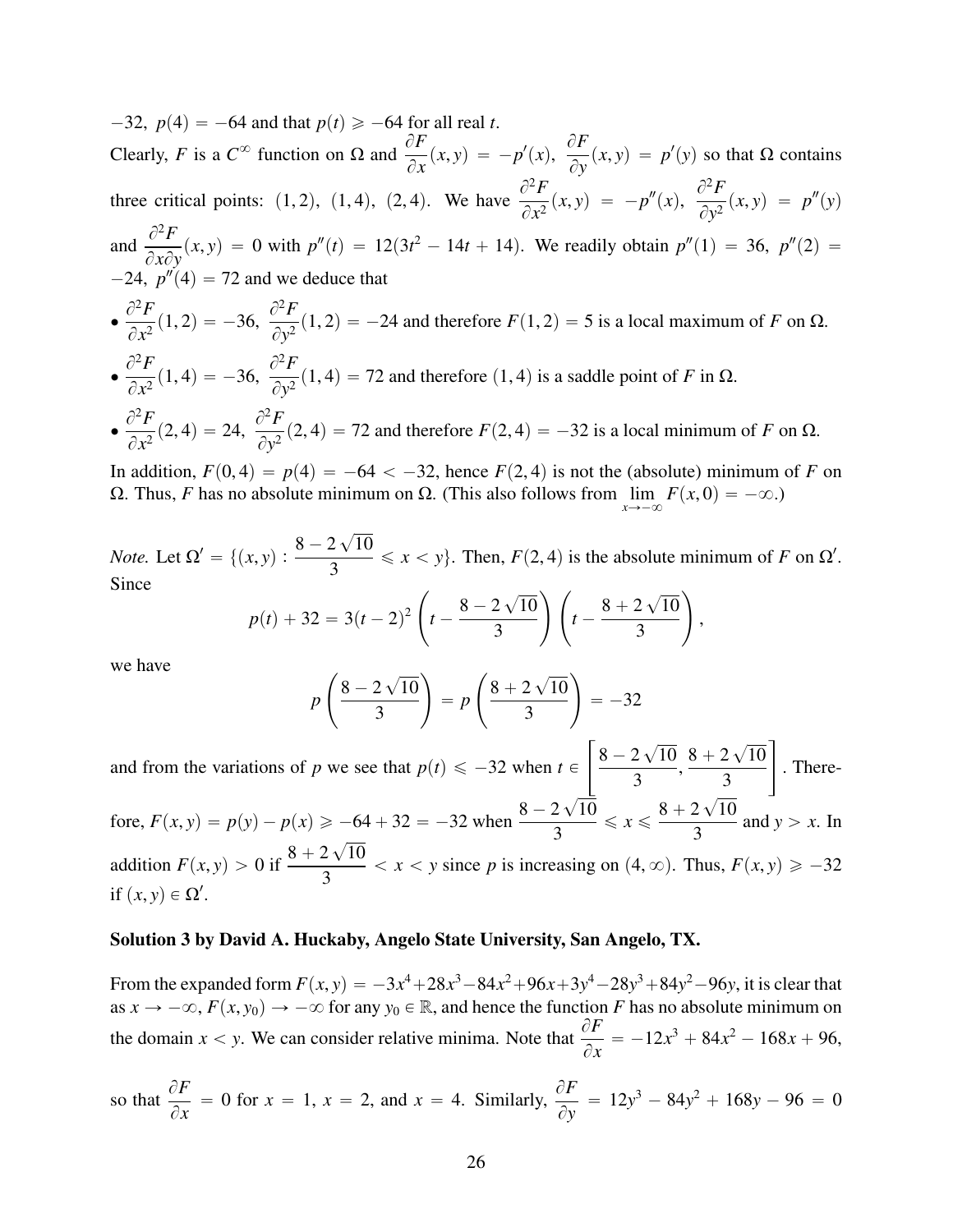for  $y = 1$ ,  $y = 2$ , and  $y = 4$ . So on the domain  $x < y$ , the three points  $(1, 2)$ ,  $(1, 4)$ , and (2, 4) are candidates for yielding relative minima. Now  $\frac{\partial^2 F}{\partial x^2}$  $\frac{\partial^2 F}{\partial x^2} = -36x^2 + 168x - 168$ , and similarly

$$
\frac{\partial^2 F}{\partial y^2} = 36y^2 - 168y + 168.
$$
 Note that  $\frac{\partial^2 F}{\partial y \partial x} = 0$ . To perform a second partial derivative test, consider

 $D(x, y) = \frac{\partial^2 F(x, y)}{\partial x^2}$  $\frac{\partial}{\partial x^2}$ .  $\frac{\partial^2 F(x, y)}{\partial x^2}$  $\frac{\overline{(x,y)}}{\partial y^2}$  - $\frac{\partial^2 F(x, y)}{\partial y^2}$  $\frac{\partial}{\partial y \partial x} =$  $\frac{\partial^2 F(x, y)}{\partial x^2}$  $\frac{\partial}{\partial x^2}$ .  $\frac{\partial^2 F(x, y)}{\partial x^2}$  $\frac{(x,y)}{\partial y^2}$  =  $(-36x^2+168x-168)(36y^2-$ 168y + 168). Since  $D(1, 2) = 864 > 0$ ,  $D(1, 4) = -2592 < 0$ , and  $D(2, 4) = 1728 > 0$ , the function *F* on the domain  $x < y$  has relative minima for the points  $(1, 2)$  and  $(2, 4)$ . These minima are  $F(1, 2) = 5$  and  $F(2, 4) = -32$ .

#### Solution 4 by Brian Bradie, Christopher Newport University, Newport News, VA.

After simplification,  $F(x, y) = g(y) - g(x)$ , where  $g(x) = 3x^4 - 28x^3 + 84x^2 - 96x$ . Note

$$
g'(x) = 12x^3 - 84x^2 + 168x - 96 = 12(x - 1)(x - 2)(x - 4);
$$

thus,  $g'(x) > 0$  and *g* is increasing for  $x > 4$ . Let

$$
R = \{(x, y) \in \mathbb{R} : 0 \leqslant x < y\}.
$$

Along the boundary  $x = 0$ ,  $F(0, y) = g(y) - g(0) = g(y)$ , so there are critical points at  $(0, 1)$ ,  $(0, 2)$ , and  $(0, 4)$ . In the interior of *R*, critical points are the simultaneous solutions of

$$
\frac{\partial F}{\partial x} = -g'(x) = 0 \text{ and } \frac{\partial F}{\partial y} = g'(y) = 0;
$$

accordingly, there are critical points at  $(1, 2)$ ,  $(1, 4)$  and  $(2, 4)$ . Now,

$$
F(0, 1) = -37
$$
,  $F(0, 2) = -32$ , and  $F(0, 4) = -64$ ,

and

$$
F(1,2) = 5
$$
,  $F(1,4) = -27$ , and  $F(2,4) = -32$ .

For fixed *x* with  $0 \le x \le 4$  and  $y > 4$ ,  $F(x, y)$  is increasing, and for fixed *x* with  $x > 4$  and  $y > x$ ,  $g(y) > g(x)$  so  $F(x, y) > 0$ . Moreover, as  $x \to y$ ,  $F(x, y) \to 0$ . Thus,  $A = \min F(x, y) = -64$ , and this minimum is achieved for  $x = 0$  and  $y = 4$ .

#### Solution 5 by Albert Stadler, Herrliberg, Switzerland.

It is easily verified that

$$
F(x, y) = 12 \int_{x}^{y} (t - 1) (t - 2) (t - 4) dt.
$$

This representation shows that if *x* is not bounded from below  $F(x, y)$  has no minimum, for

$$
12\int_{x}^{x+1} (t-1)(t-2)(t-4) dt \to -\infty
$$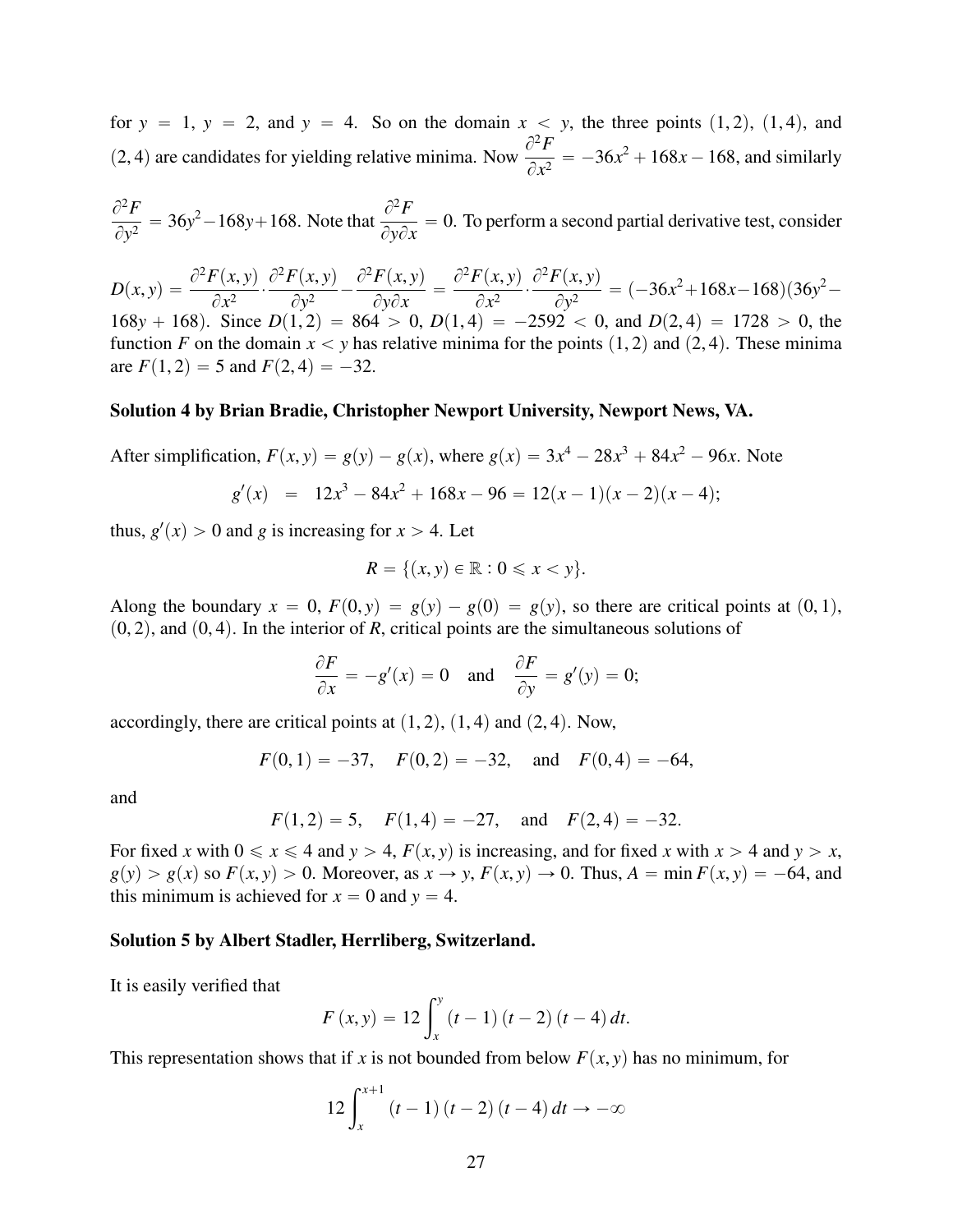as *x* tends to  $-\infty$ . Instead we determine the minimum of  $F(x, y)$  subject to the constraint  $0 \le x \le y$ . Clearly,  $(t - 1)(t - 2)(t - 4) \le 0$  for  $t \in [0, 1] \cup [2, 4]$ . We note that

$$
12\int_0^1 (t-1)(t-2)(t-4) dt = -37,
$$
  

$$
12\int_1^2 (t-1)(t-2)(t-4) dt = 5,
$$
  

$$
12\int_2^4 (t-1)(t-2)(t-4) dt = -32.
$$

Therefore  $A = -64$  and the minimum is assumed for  $x = 0$  and  $y = 4$ .

#### Also solved by Bruno Salgueiro Fanego, Viveiro, Lugo and the proposer.

*Editor's Statement*: It goes without saying that the problem proposers, as well as the solution proposers, are the *élan vital* of the Problems/Solutions Section of SSMJ. As the editor of this Section of the Journal, I consider myself fortunate to be in a position to receive, compile and organize a wealth of proposed ingenious problems and solutions intended for online publication. My unwavering gratitude goes to all the amazingly creative contributors. We come together from across continents because we find intellectual value, joy and satisfaction in mathematical problems, both in their creation as well as their solution. So that our collective efforts serve us well, I kindly ask all contributors to adhere to the following guidelines. As you peruse below, you may construe that the guidelines amount to a lot of work. But, as the samples show, there's not much to do. Your cooperation is much appreciated! . . . And don't worry about making a mistake. All is well!

*Keep in mind that the examples given below are your best guide!*

### Formats, Styles and Recommendations

When submitting proposed problem(s) or solution(s), please send both  $\text{LaTeX}$  document and pdf document of your proposed problem(s) or solution(s). There are ways (discoverable from the internet) to convert from Word to LaTeX.

### Regarding Proposed Solutions:

Below is the FILENAME format for all the documents of your proposed solution(s).

#### #ProblemNumber\_FirstName\_LastName\_Solution\_SSMJ

- ' FirstName stands for YOUR first name.
- ' LastName stands for YOUR last name.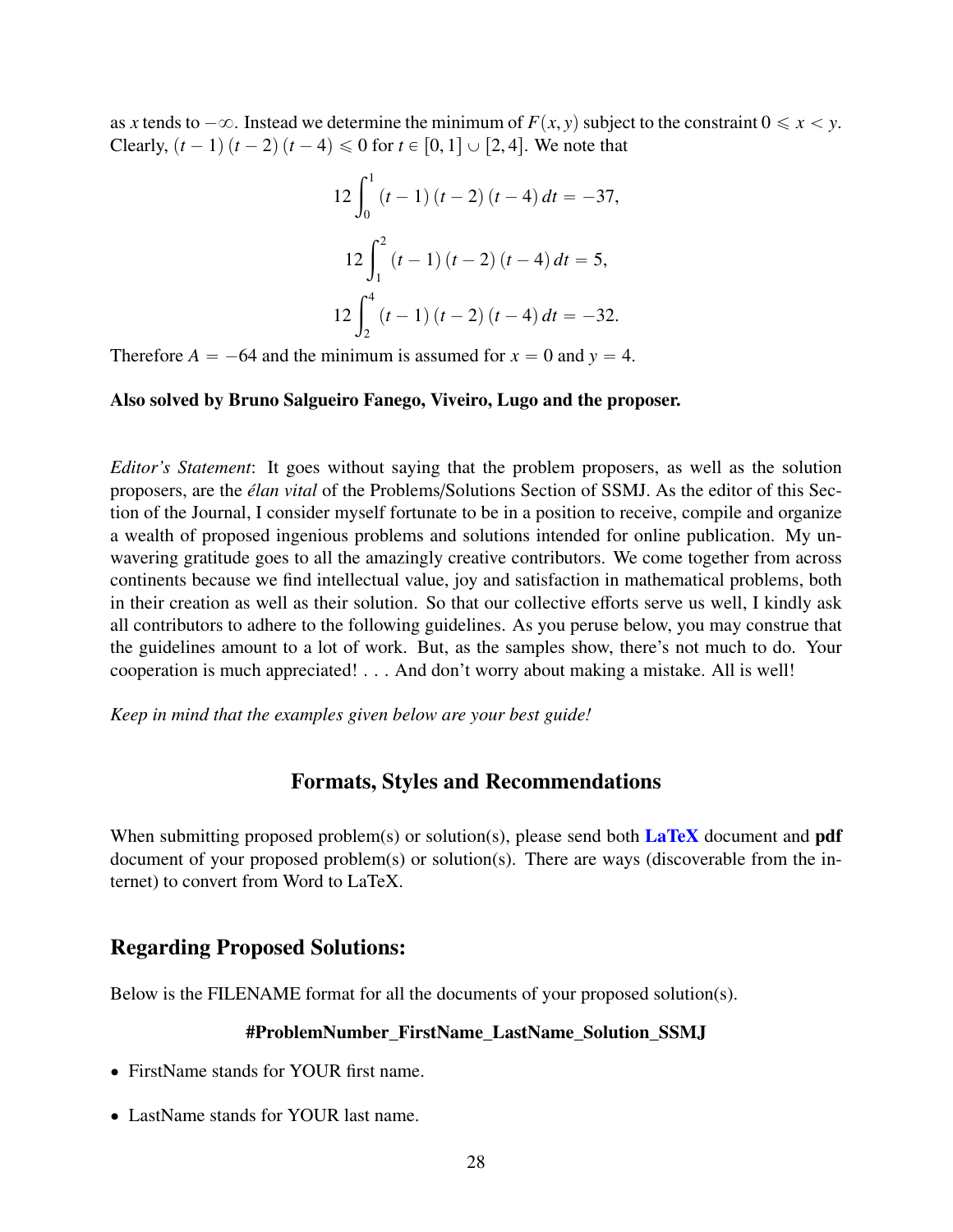Examples:

# #1234\_Max\_Planck\_Solution\_SSMJ #9876 Charles Darwin Solution SSMJ

Please note that every problem number is *preceded* by the sign # .

All you have to do is copy the FILENAME format (or an example below it), paste it and then modify portions of it to your specs.

# Please adopt the following structure, in the order shown, for the presentation of your solution:

1. On top of the first page of your solution, begin with the phrase:

"Proposed Solution to #\*\*\*\* SSMJ"

where the string of four astrisks represents the problem number.

2. On the second line, write

"Solution proposed by [your First Name, your Last Name]",

followed by your affiliation, city, country, all on the same linear string of words. Please see the example below. Make sure you do the same for your collaborator(s).

3. On a new line, state the problem proposer's name, affiliation, city and country, just as it appears published in the Problems/Solutions section.

4. On a new line below the above, write in bold type: "Statement of the Problem".

5. Below the latter, state the problem. Please make sure the statement of your problem (unlike the preceding item) is not in bold type.

6. Below the statement of the problem, write in bold type: "Solution of the Problem".

7. Below the latter, show the entire solution of the problem.

Here is a sample for the above-stated format for proposed solutions:

*Proposed solution to #1234 SSMJ*

*Solution proposed by Emmy Noether, University of Göttingen, Lower Saxony, Germany.*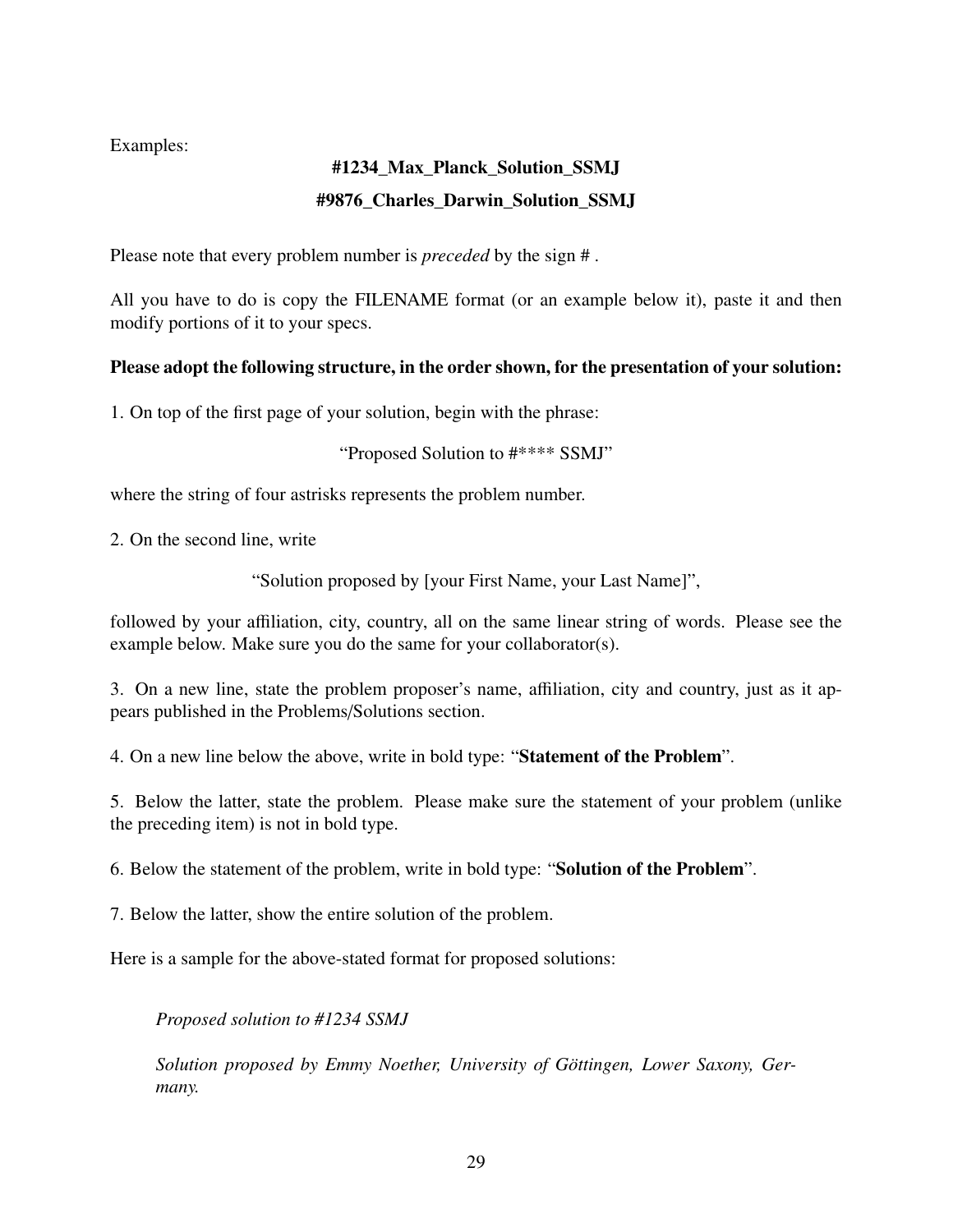*Problem proposed by Isaac Newton, Trinity College, Cambridge, England.*

### Statement of the problem:

Compute 
$$
\sum_{k=0}^{n} {n \choose k} x^{k} y^{n-k}.
$$

Solution of the problem: . . . . . .

# Regarding Proposed Problems:

For all your proposed problems, please adopt for all documents the following FILENAME format:

### FirstName\_LastName\_ProposedProblem\_SSMJ\_YourGivenNumber\_ProblemTitle

If you do not have a ProblemTitle, then leave that component as it already is (i.e., ProblemTitle).

The component YourGivenNumber is any UNIQUE 3-digit (or longer) number you like to give to your problem.

Examples:

## Max\_Planck\_ProposedProblem\_SSMJ\_314\_HarmonicPatterns

## Charles\_Darwin\_ProposedProblem\_SSMJ\_358\_ProblemTitle

## Please adopt the following structure, in the order shown, for the presentation of your proposal:

1. On the top of first page of your proposal, begin with the phrase:

"Problem proposed to SSMJ"

2. On the second line, write

"Problem proposed by [your First Name, your Last Name]",

followed by your affiliation, city, country all on the same linear string of words. Please see the example below. Make sure you do the same for your collaborator(s) if any.

3. On a new line state the title of the problem, if any.